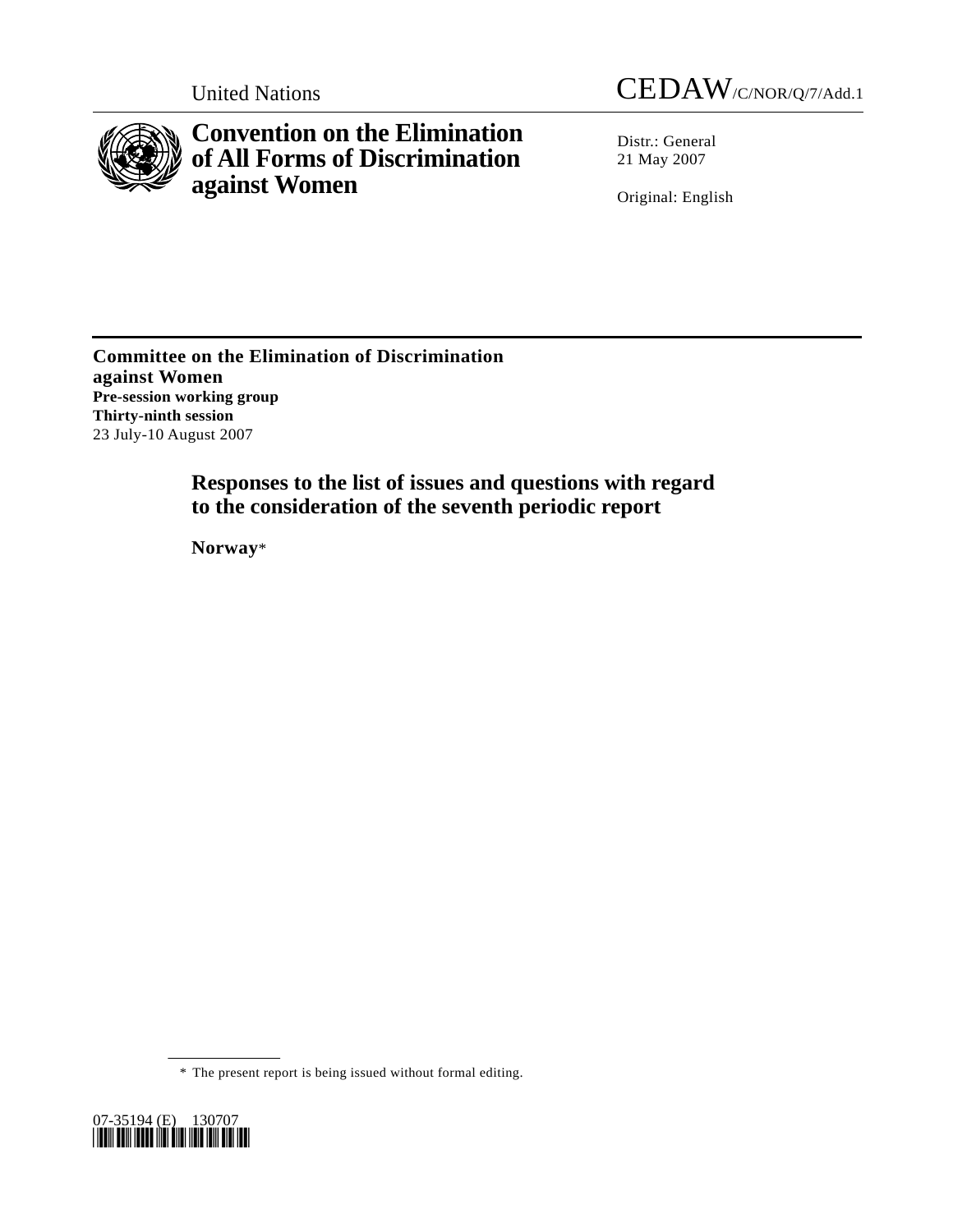With reference to your letter of 5 April 2007, The Norwegian Ministry of Children and Equality hereby transmit the answers to the list of issues and questions from the pre-session working group examining the seventh periodic report from Norway.

We would like to give honour to the work of the pre-session working group. The list of issues and questions shows a great knowledge in the Norwegian politic on gender equality. We have made an effort to answer all the questions according to your request, however we would kindly like to ask for the possibility to deepen the answers through the examination, and by a follow up answer to questions no 25-26.

Norway is looking forward to the examination of our seventh periodic report and we kindly request the Committee to pose the questions to each article together.

1. *Please provide information if the seventh periodic report was adopted by the Government and if it was presented to the Parliament.*

The Norwegian seventh report has been approved by the Norwegian Minister of Children and Equality; Karita Bekkemellem. Furthermore, the report has been presented in Norway's National Budget for 2007, which is presented to the Storting as Report no. 1 (2006-2007) on 6 October 2006. The National Budget presents the Government's programme for the implementation of economic policy and projections for the Norwegian Economy.

2. *Under article 2a, the report describes the incorporation of the Convention into the Gender Equality Act, as well as the significant discussion surrounding this action. It also notes that the Government Declaration of the current Government included a pledge to incorporate the Convention*  in the Human Rights Act. Please describe the practical impact so far of the incorporation of the *Convention in the Gender Equality Act, and any differences compared to the impact of the incorporation of other human rights instruments in the Human Rights Act. Please describe any further developments, in particular in relation to the pledge of the current Government to incorporate the Convention in the Human Rights Act.* 

The Convention was incorporated in to Norwegian law with effect from 1 July 2005. As for yet there has been handled no cases in Norwegian courts based on the claim that there has been a breach of the Convention. In several cases, however, the former Gender Equality Ombud has presented arguments based on the Convention. The process of incorporation probably has increased the awareness and knowledge of the Convention in general, and it might be expected that the convention to a somewhat larger extent will be presented as an argument also in Norwegian courts of law in the future.

As accounted for in the Report, the current Government pledged in their Government Declaration to incorporate the Convention in to the Human Rights Act. This will give the Convention a special strength, as the Human Rights Act has been given precedence over other Norwegian legislation. The Government still has the question under consideration.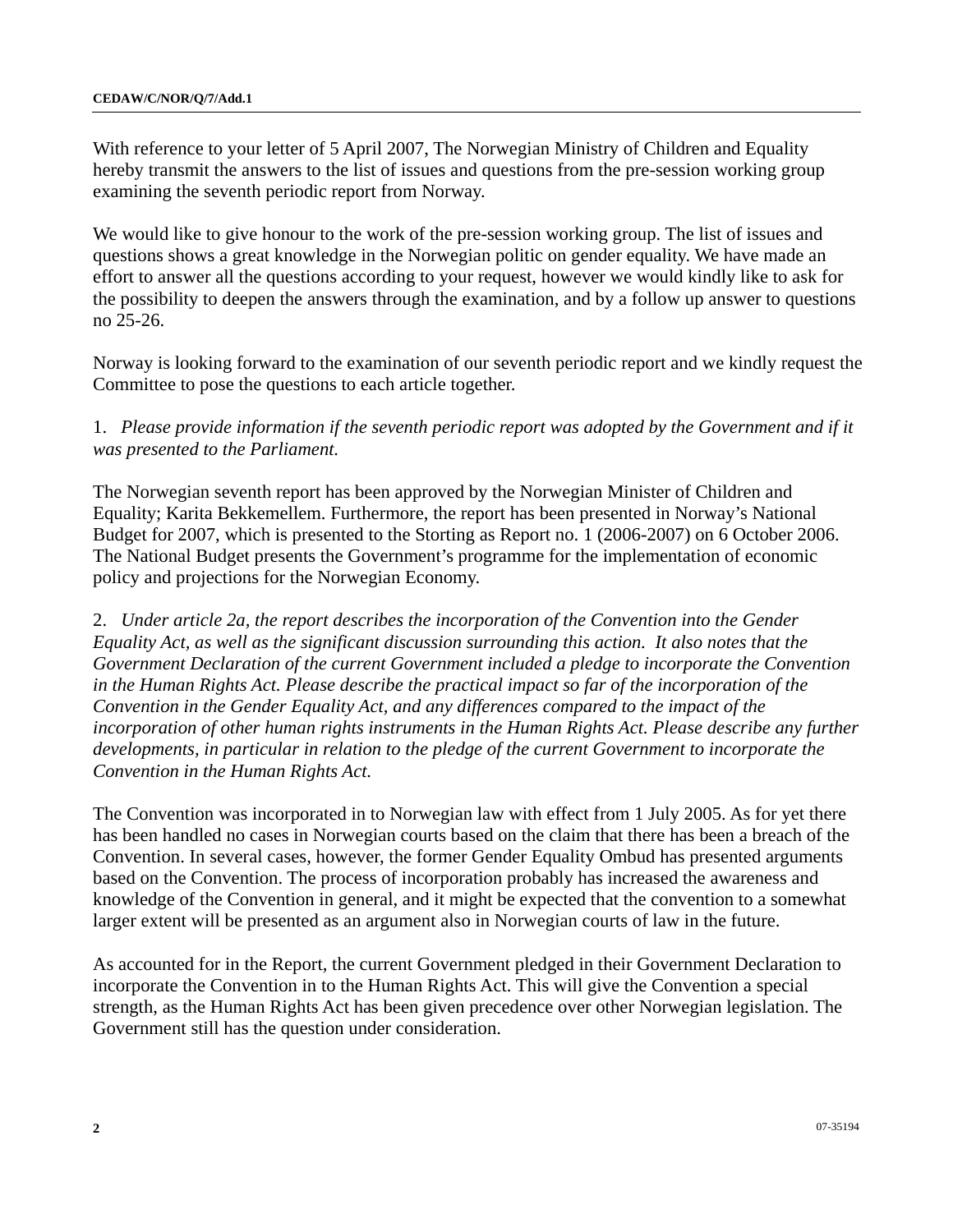3. *According to the Report (under article 2c), as of 1 January 2006, the Gender Equality Act is now enforced by the new Anti-Discrimination and Equality Ombud and Anti-Discrimination Tribunal. Please provide an assessment of the effectiveness of the new machinery with the respect to genderbased discrimination, as compared to previous arrangements that focused on gender equality only, including case load on different grounds of discrimination, as well as awareness-raising activities to promote the implementation of the Convention and the enjoyment by women of their human rights across all fields.*

The new anti-discrimination and equality machinery will be assessed within three years from the establishment, i.e. within the end of 2008. Based on the first annual report from the new Ombud and Tribunal, it can be concluded that the number of inquiries and complaints over gender based discrimination is at the same level as before the establishment of the new machinery. The number of inquiries and complaints based on other grounds, such as ethnicity, religion, disability, age and sexual orientation, is eventually rising as the general knowledge on the prohibition against discrimination is strengthened. Yet the 26 out of 26 complaints handled by the Tribunal in 2006 where cases on gender discrimination.

The new Ombud has continued to pursue important gender equality questions, such as gender based violence and equal pay, but the Ombud also seeks to intercept and identify new problems that need to be addressed, and is especially aware of problems in the intersection of gender/ethnicity and gender/religion.

4. *According to the report (article 2d), only some of the municipal offices reported to the Ministry of Government Administration and Reform on their gender equality work, including on challenges and priorities in this regard. What has been the impact of measures taken in 2006, such as training, to improve the activity and reporting of the county governors' offices?*

All county governor's offices has been invited to and taken part in a training course, supported by the Ministry and led by an specialist organisation established by Nordland county, local municipalities, women's organisations and private individuals.

First, all leaders on different levels from every county was gathered, and later in 2006, a course took place in every office, both for leaders and other employees.

5. *According to the report (article 6) the number of formal reports of domestic violence has increased from 3,890 in 2004 to 4,348 in 2005. At the same time, the number of crisis centres has remained relatively stable since the 1980s. The report also refers to a study by the Norwegian Directorate for Children, Youth and Family Affairs of women who were turned away from crisis centres. What steps have been taken to respond to the increased reporting and to ensure that all women have access to all services they may need, including the number and location of crisis centres and other support services?* 

There is no reason to believe that the increased number of formal reports of domestic violence from 3,890 in 2003 to 4,348 in 2005 is due to an increase in violence. The increased number of reports is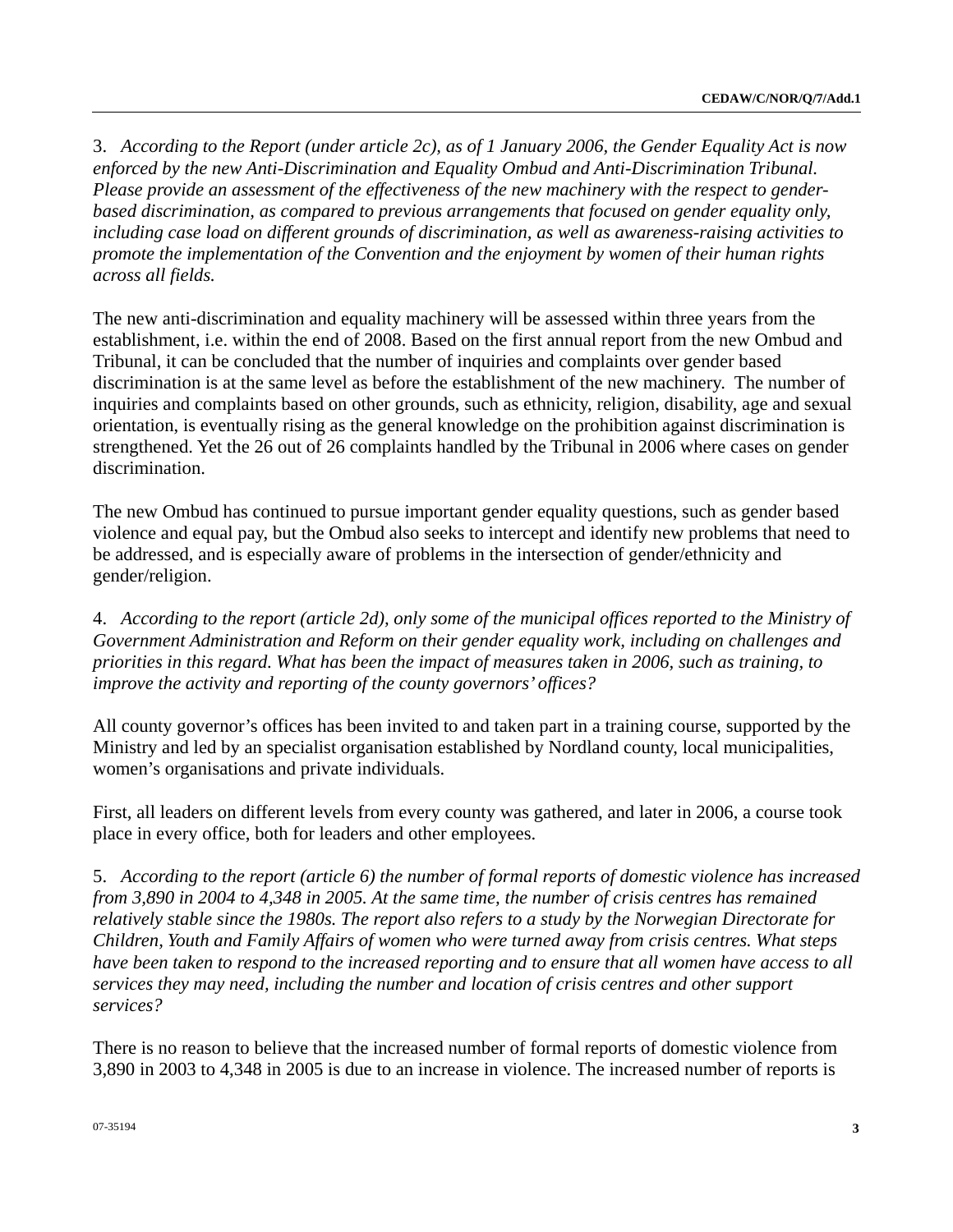probably rather an indication that more victims are contacting the police. Establishing a system of police domestic violence coordinators in 2004 and efforts made to ensure that the police show understanding and insight in their encounters with victims and next-of-kin, are among the measures believed to have enhanced the trust in the police. There is also a greater openness about the problem of domestic violence in general and being a victim is less taboo.

There are 50 crisis centres in Norway, from one to eight centres in each county. The number of women seeking support in a crisis centre has been relatively stable since 1986. Annually around 2,500 stays by women and 1,800 stays by children have been registered. The figures for 2005 were 2,287 stays by women and 1,753 stays by children.

There are no indications that there is a lack of space in Norwegian crisis centres. However to ensure the accessibility of all potential users of the centres the government has initiated several surveys and reports with the aim of developing measures to improve the assistance given to women exposed to domestic violence.

The Norwegian Directorate for Children, Youth and Family Affairs is preparing an availability overview, to look into whether women all over the country are able to turn to a crisis centre in reasonable proximity to their home. The survey includes the geographical accessibility when it comes to distance and travelling time, as well as conditions affecting the accessibility such as opening hours, transportation, the size of the centres, marketing etc.

In addition, as one of the measures in the Government's Action Plan to Combat Domestic Violence (2004-2007), the Norwegian Crisis Centre Secretariat and the Network of Women with Disabilities have conducted a survey regarding the municipalities' assistance to battered women with disabilities, including the accessibility to crisis centres.

In autumn 2006 the Norwegian Directorate for Children, Youth and Family Affairs presented a report containing a study on women who were turned away from crisis centres. During a three month period in the autumn of 2005, every crisis centre in Norway took part in a three month project to register all women who for various reasons could not be accommodated in a crisis centre and had to be referred to other support services. The report concluded that every year at least 15 percent of the women seeking refuge in a crisis centre are turned away. The main reasons for this is women having extensive psychological problems and/or problems with drugs or alcohol, or have not been exposed to violence. 71 percent of the women were offered counselling before they were turned away and referred to other support services.

The findings and proposed recommendations of all surveys and reports will be taken into consideration when developing measures in the Governments new Action Plan against Domestic Violence, to be launched in 2007.

Regional resource centres in the field of violence and traumatic stress have been or are in the process of being established in the five regions of the country. These centres will assist the support services with information, counselling and development of competence, and help establish networks between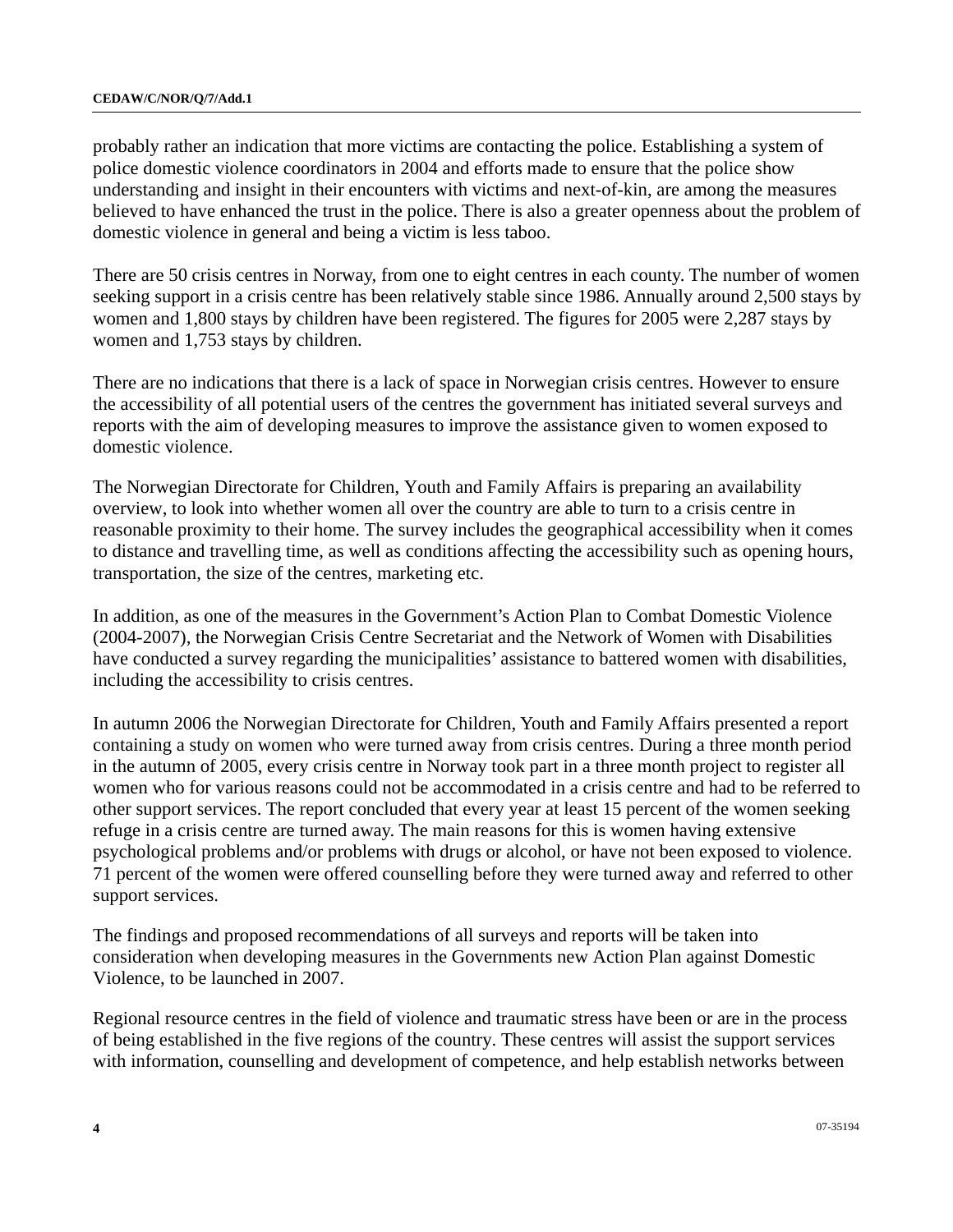relevant collaborators in the regions, and will thus play an important role in improving the assistance given to women exposed to domestic violence.

In its political platform (the Soria Moria declaration) the Government announced its intention to intensify efforts to combat violence against women and children. As part of this effort an interministerial working group has been appointed to consider establishing by law the services the crisis centres offer.

6. *Please provide information on the number of women murdered by their intimate partner (husbands, former husbands, cohabitants) per year in the last four years.*

The number of woman murdered by their *intimate partner* (husband, former husband, cohabitant or former cohabitant) in the course of the last four years was as follows:

2003 - 9 (total number of people murdered in Norway 44)

2004 - 5 (total number of people murdered in Norway 32)

2005 - 9 (total number of people murdered in Norway 29)

2006 - 7 (total number of people murdered in Norway 33)

*7. In its previous concluding comments, the Committee urged the State party to initiate research and analysis of the causes of the very low percentage of trials and convictions in reported rape cases. Please provide information on the study of judgments in rape cases carried out by the Director General of Public Prosecutions. What are the results of the working group's examination of the quality of investigations and prosecution of rape (article 6)?* 

The Director General of Public Prosecutions has carried out a study of legally enforceable judgements in rape cases that ended in acquittals for the two and a half years period from the beginning of 2003. A working group has examined the quality of investigation and prosecution work in these cases. The final report was launched in February 2007.

The report gives a good description of the situation, and shows that there were 2.600 reported cases of rape during the period in question. 428 of these cases, or 16%, were prosecuted and of these 316 ended in a conviction. Thus in 84% of the cases a decision was made not to prosecute.

The working group concludes that the quality of investigation and prosecution of rape cases in Norway, is mostly of high quality, but there is a possibility that negative and incorrect attitudes and myths about rape and rape victims affect the results in some of the cases. Examples of such myths are the following:

• only certain kind of women becomes victims of rape - women with high moral standards are not exposed to rape

- many women report rapes which have not taken place
- rape is committed by persons unknown to the victim
- heavy violence is used in connection with rape
- prostitutes cannot be the victims of rape
- rape does not occur between husbands and wives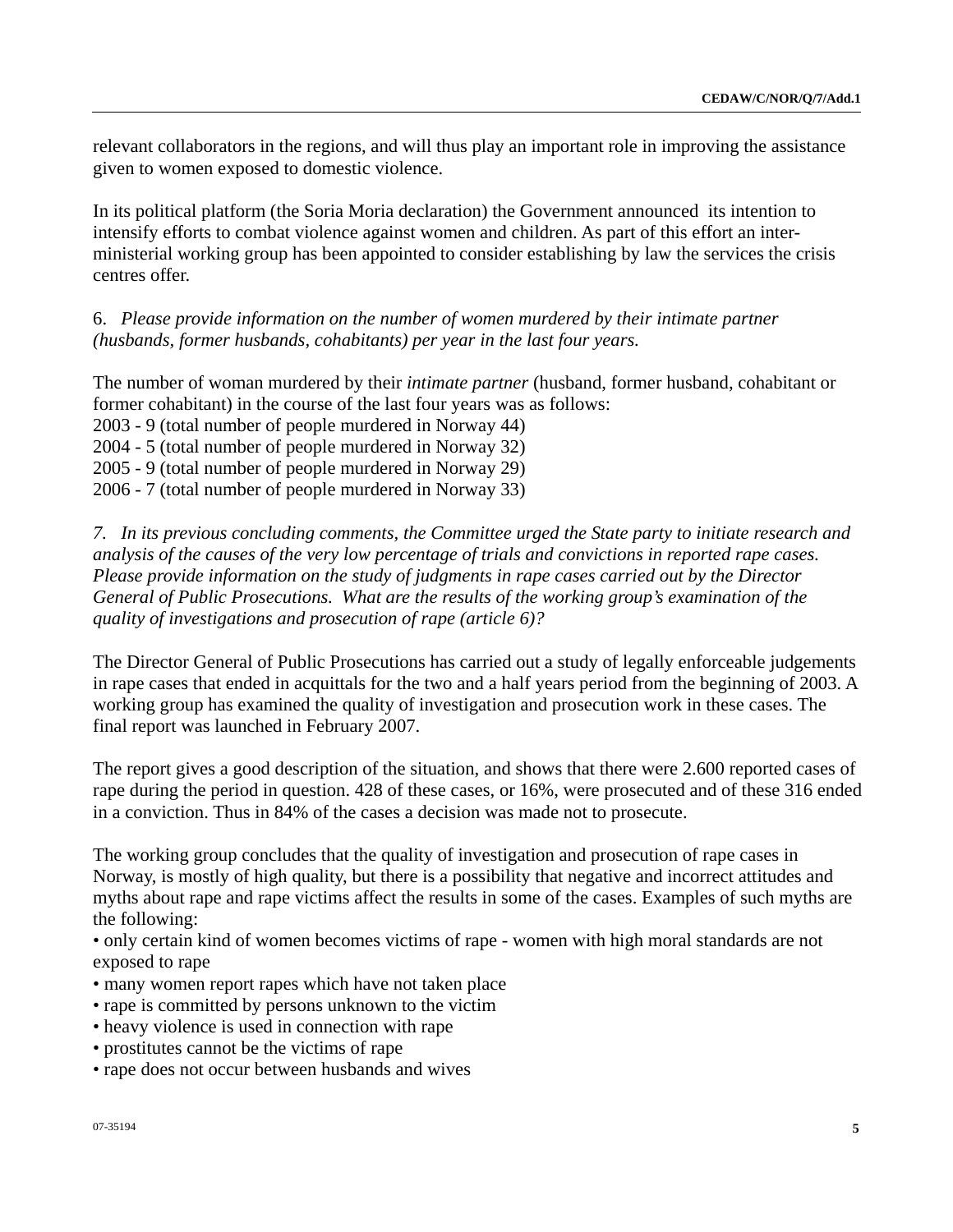The report indicates that these myths and attitudes may be held, consciously or subconsciously by some police officers, public prosecutors or judges, and that such attitudes may influence the way in which cases are handled.

The working group has made a number of recommendations to strengthen the position of rape victims. Various measures are proposed aimed at increasing the level of competence among professional groups involved, such as police officers, public prosecutors and judges. In order to improve the ways in which rape cases are handled and ensure coherent and uniform processes the report suggests that sexual crime coordinators or a sexual crime team be appointed in every police district. In addition the working group has proposed to develop an electronic manual for the police in order to improve the way in which rape cases are handled.

In cooperation with the National Police Directorate the Ministry of Justice and the Police is considering how the recommendations may be followed up.

*8. The Committee on Economic Social and Cultural Rights (para 15) noted in its concluding observations of May 2005 a lack of specific legislation on domestic violence and suggested the adoption of specific legislation. Please describe the follow-up steps taken in response to this recommendation, and discuss any challenges to the introduction of relevant legal provisions. Please provide more details on the content of Section 219 of the Penal Code which entered into force on 1 January 2006 and on the status of the proposals contained in the report of the independent Committee on Violence against Women.* 

The Committee on Violence against Women recommended in its report 2003: 31 "The Right to a Life without Violence" adding a new section to the General Civil Penal Code aimed at domestic violence against women. The Ministry of Justice and the Police sent the report on a general hearing 8 December 2003. The recipients were asked to comment on the Committee's proposal to add a new penal provision targeting domestic

violence against women.

In Odelstingsproposisjon No. 113 (2004-2005) (the document in which a bill is introduced) the Ministry of Justice proposed a new penal provision. Section 219 of the General Civil Penal Code was adopted 20 December 2005 and entered into force 1 January 2006:

"Any person who by threats, duress, deprivation of liberty, violence or any other wrong grossly or repeatedly maltreats

- a) his or her former or present spouse,
- b) his or her former or present spouse's kin in direct line of descent,
- c) his or her kin in direct line of ascent,
- d) any person in his or her household, or
- e) any person in his or her car shall be liable to imprisonment for a term not exceeding three years.

If the maltreatment is gross or the aggrieved person dies or sustains considerable harm to body or health as a result of the treatment, the penalty shall be imprisonment for a term not exceeding six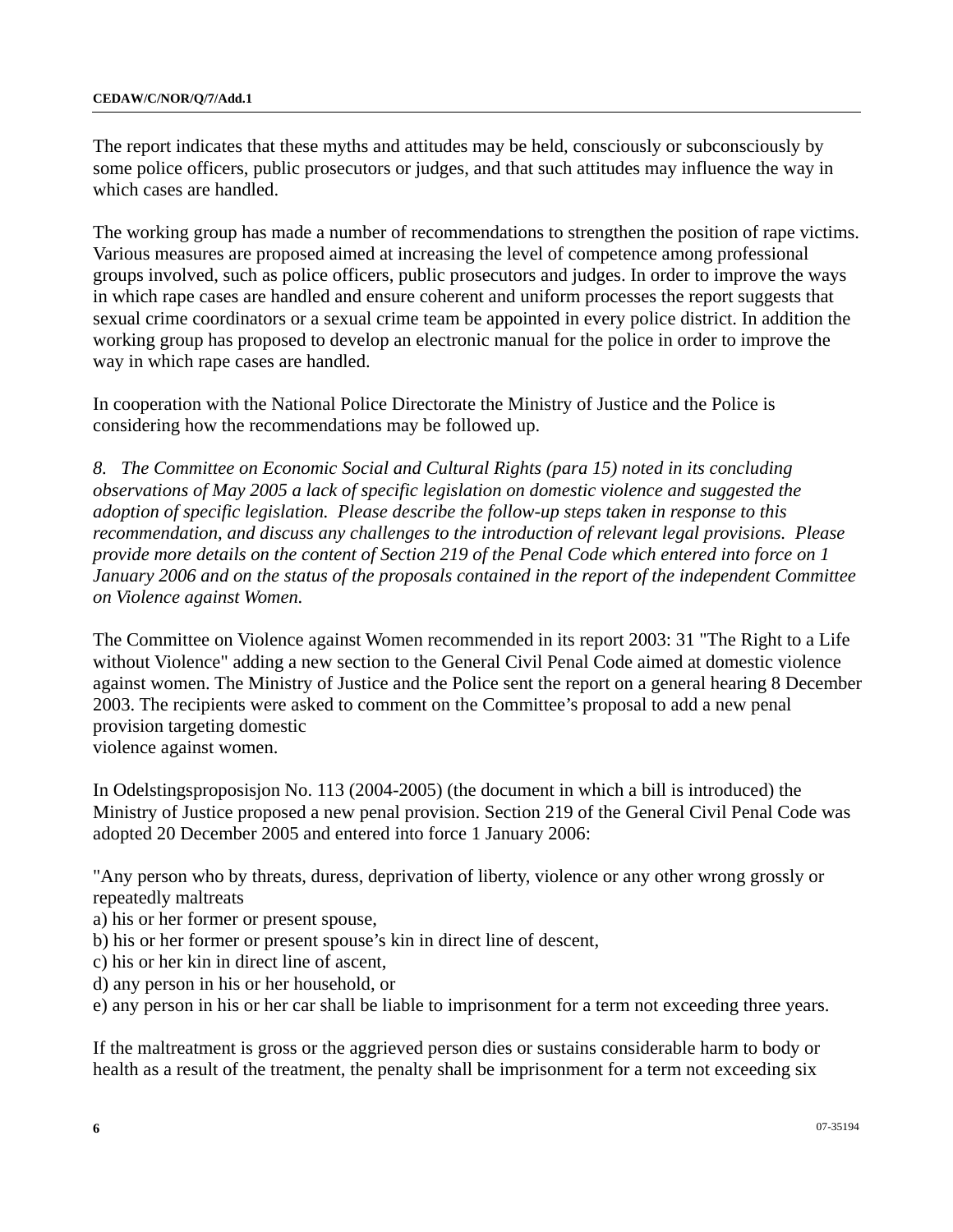years. In deciding whether the maltreatment is gross, particular importance shall be attached to whether it has endured for a long time and whether such circumstances as are referred to in section 232 are present.

Any person who aids and abets such an offence shall be liable to the same penalty."

Although mostly women are victims of domestic violence, the Ministry of Justice and the Police emphasised in the preparatory works that also children and elders may be stricken. Occasionally, also men are victims of domestic violence. Consequently, the provision should be gender neutral.

The penal provision applies to domestic violence committed within marriages, as well as marriage-like relationships and registered partnerships, cf. the General Civil Penal Both physical violence and other types of maltreatment are criminalized, including mental abuse. It is not a condition that the victim has taken harm in any way. However, the maximum penalty increases if the perpetrator has caused grievous bodily harm. The Ministry of Justice and the Police believes violence against women to be characterised by complexity and repeated offences. It is important that domestic abuse is not regarded as isolated incidents. Therefore, section 219 poses as a condition that the maltreatment is either gross or repeated.

Section 219 second paragraph increases the maximum penalty if the act has certain consequences considerable harm or death. The increased penalty is applicable when the perpetrator could have foreseen the possibility of such a consequence or if he failed to prevent it to the best of his ability after he has become aware of the risk (culpa levissima). If the perpetrator inflicted the consequences intentionally section 231 (considerable injury to the body or health of another person) or section 233 (manslaughter) of the General Civil Penal Code may be applied.

In 2006 there were 470 reported cases according to Section 219 in the General Civil Penal Code.

To follow up the recommendation from the Commission on Violence against Woman the Ministry of Justice and the Police has established a working group to report on the implementation of a pilot project involving the use of electronic monitoring in the case of persons who have violated a ban on visits ("reverse alarm" for violent offenders). The working group has been asked to present proposals regarding the type of electronic monitoring that should be used in the project and to study the need for, and make proposals regarding, solutions for organising electronic monitoring. The working group is to draw on the experience gained by Sweden, the United Kingdom, the United States of America and Spain, all of which have tested or are in the process of testing the use of electronic monitoring of persons who have breached a ban on visits. The pilot project will begin in 2008.

*9. According to the report, the Action Plan to Prevent Violence emphasizes treatment as well as punishment for men who commit domestic violence (article 6). How has the Action Plan to Prevent Violence contributed to preventing and ending violence against women? Please provide any information that is available about the impact, and effectiveness of these treatment programmes.*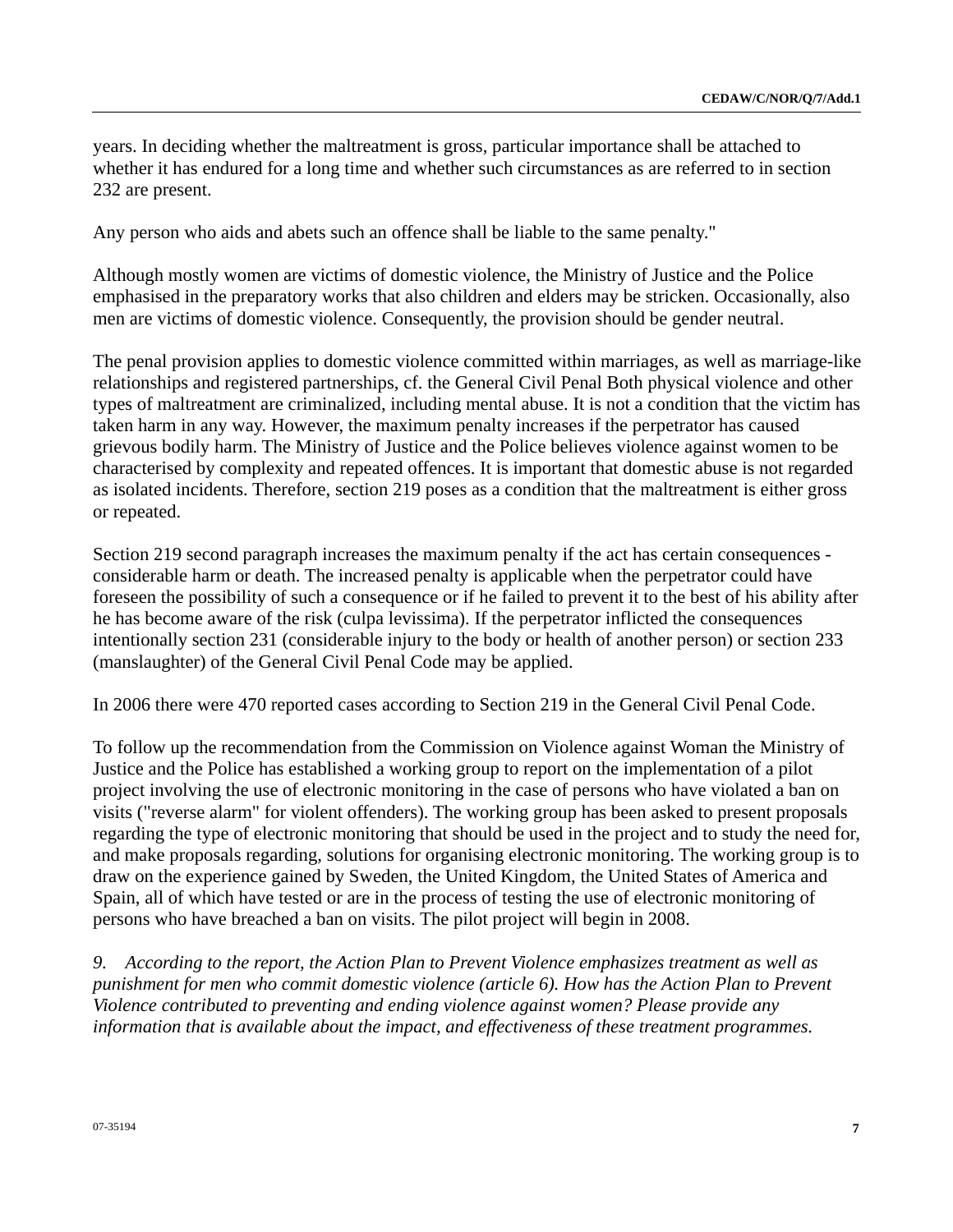The Norwegian Centre for Violence and Traumatic Stress is a professional research and treatment centre for violent offenders and people witnessing or being exposed to violence. When it was established in 1987, it was the first treatment centre for male batterers in Europe. As part of the implementation of measures from the Action Plan to Prevent Domestic Violence the centre is conducting a study on the impact and effectiveness of the treatment program provided by Alternative to Violence (ATV). The study will be finalized in December 2007.

In order to provide satisfactory help for perpetrators all over the country the Norwegian Centre for Violence and Traumatic Stress is conducting a study on the availability of services. The study will be finalized in May 2007 and will provide a basis for the Government's further achievement to develop nationwide support and treatment services for perpetrators.

10. *In the light of the Committee's previous concluding comments that noted that a predominant and growing number of women who seek refuge in shelters for battered women are migrants, what measures are available aimed specifically at combating violence against migrant women and providing support services to them?* 

In 2004 and 2005 around half the women seeking refuge in a crisis centre were women with a non-Norwegian ethnic background. Due to the fact that an increasing number of women seeking refuge in crisis centres are of a non-Norwegian ethnic background, the government has, through its action plan against domestic violence, started a project to increase the local support services knowledge about battered migrant women's needs.

The Norwegian Resource Centre on Violence and Traumatic Stress has developed a training program built on three modules:

- Seminars for the crisis centre staff and cooperating support services. The seminars focus on how to best attend to the needs of women with an ethnic minority background.
- Establishment of a regional guidance service, were possible in connection with regional resource centres on violence and traumatic stress.
- Organise a "visiting arrangement" at crisis centres with a high number of women with an ethnic minority background and with a extensive experience in handling issues related to working with these women.

In 2005 and 2006, around 10 seminars were conducted for crisis centre staff and collaborators all over the country. The seminars were focusing on issues like set of rules, cultural knowledge, own attitudes and concrete ways to work with the target group. The seminars further intended to build networks between support services. A guide on the issue will be prepared in 2007. Recommendations resulting from the project will be taken into consideration when developing measures in the Government's new Plan of Action to Combat Domestic Violence, to be launched in 2007.

*11. Please provide statistical data on the extent of trafficking in women, into, through and from Norway, as may be available. This should include statistical data on the number of victims trafficked for sexual exploitation, work and other forms of exploitation and on perpetrators punished and sentences imposed.*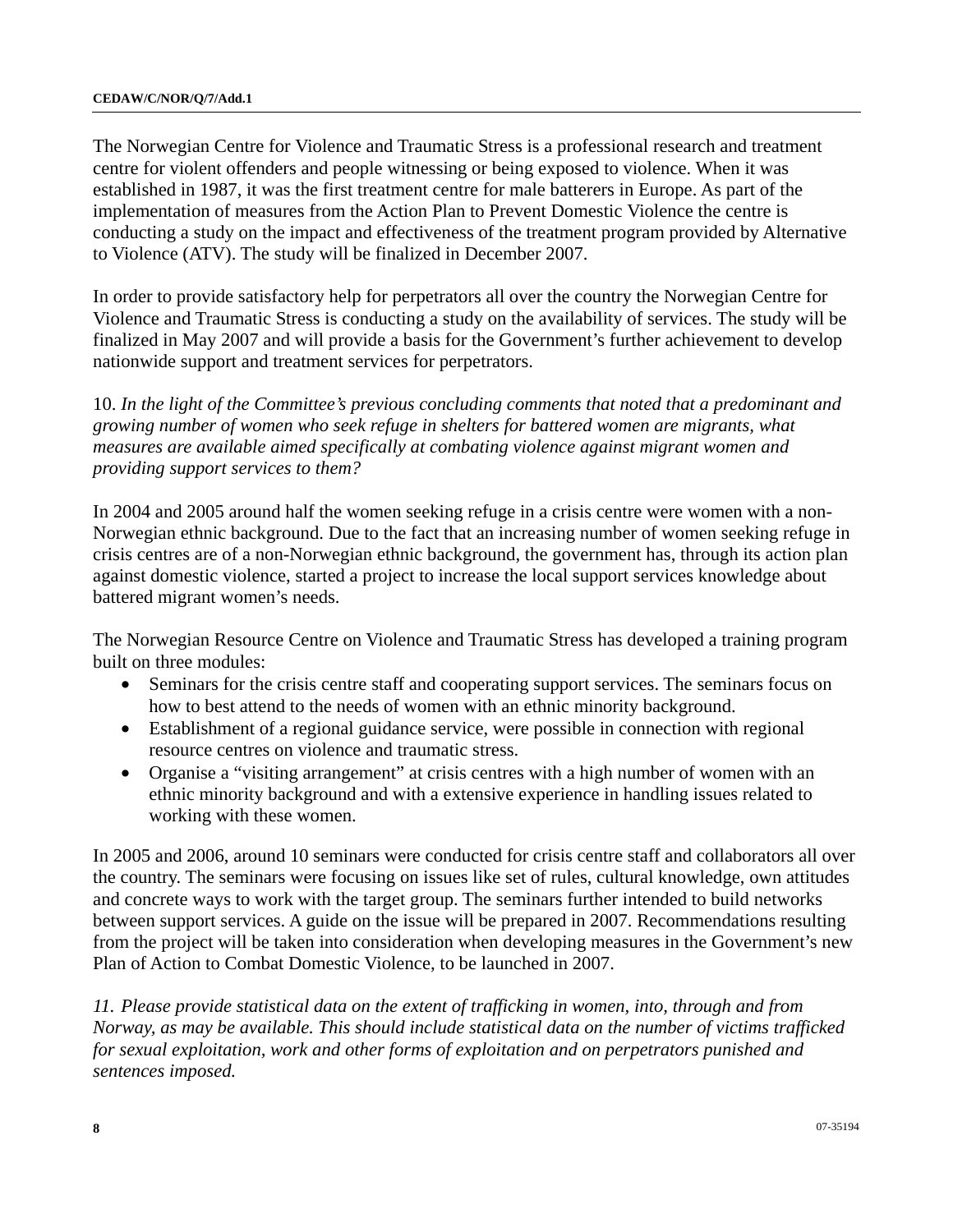In 2006 the Government passed a resolution to establish a National Coordinating Unit for Assistance and Protection for the Victims of Human Trafficking. The unit started its work in November 2006. The unit is administered by the National Police Directorate and will assist the welfare services by providing methods for identifying victims and for planning and mobilising assistance and protection services.

The unit has also been given the task of developing statistical data on victims trafficked for exploitation and on perpetrators punished in court cases. At the moment we do not have a system of collecting such data.

Since January 2005 the Government has funded a project offering safe housing and follow-up to female victims of trafficking. The project builds on the existing nation-wide structure of shelters for victims of domestic violence. In 2005 the project admitted 18 victims into the project, while the figures for 2006 was 31 women. However, the project reported that in 2006 they received requests on behalf of a total of 82 women believed to be victims, but as mentioned, only 31 women ended up accepting help.

Two court cases concerning trafficking in human beings resulted in sentences in 2006: The Supreme Court passed final judgement against two men guilty of trafficking young Estonian women to Norway. They received prison sentences of five years and three years respectively.

The district court of Trondheim sentenced a man to two and a half years in prison for involvement in the same trafficking ring. It is noteworthy that he was also sentenced to pay one of the victims a total of NOK 2.260.000 in compensation.

*12. The report notes (article 6) that little use is made of the option of a period of reflection and temporary stay (45 days) in Norway for victims of human trafficking who are not legal residents. How many victims of trafficking have taken advantage of the period of reflection? What is the status of plans to reform the programme of assistance and protection and extend the duration of the period? Is it possible for women victims of trafficking to obtain a stay permit on humanitarian grounds?* 

A new Plan of Action against Human Trafficking was introduced in early December 2006. Later the same month the reflection period was extended from 45 days till six months. Assumed victims who are not legal residents will accordingly be granted a 6- months temporary residence and work permit. Only one or two victims had previously taken advantage of the 45-day period of reflection. This was due largely to the fact that the economic benefits of seeking asylum caused the victims to choose that option in favour of a reflection period. The new reflection period is being developed into a tool providing predictable and secure health and social services and accommodation. As mentioned in connection with question 11, victims are already provided with safe housing and follow-up through a government-funded project.

In addition to qualifying for refugee status and asylum, foreign nationals that are victims of trafficking may receive a residence permit based on humanitarian grounds. There are several examples of cases where trafficked women have been granted a permanent residence permit on humanitarian ground.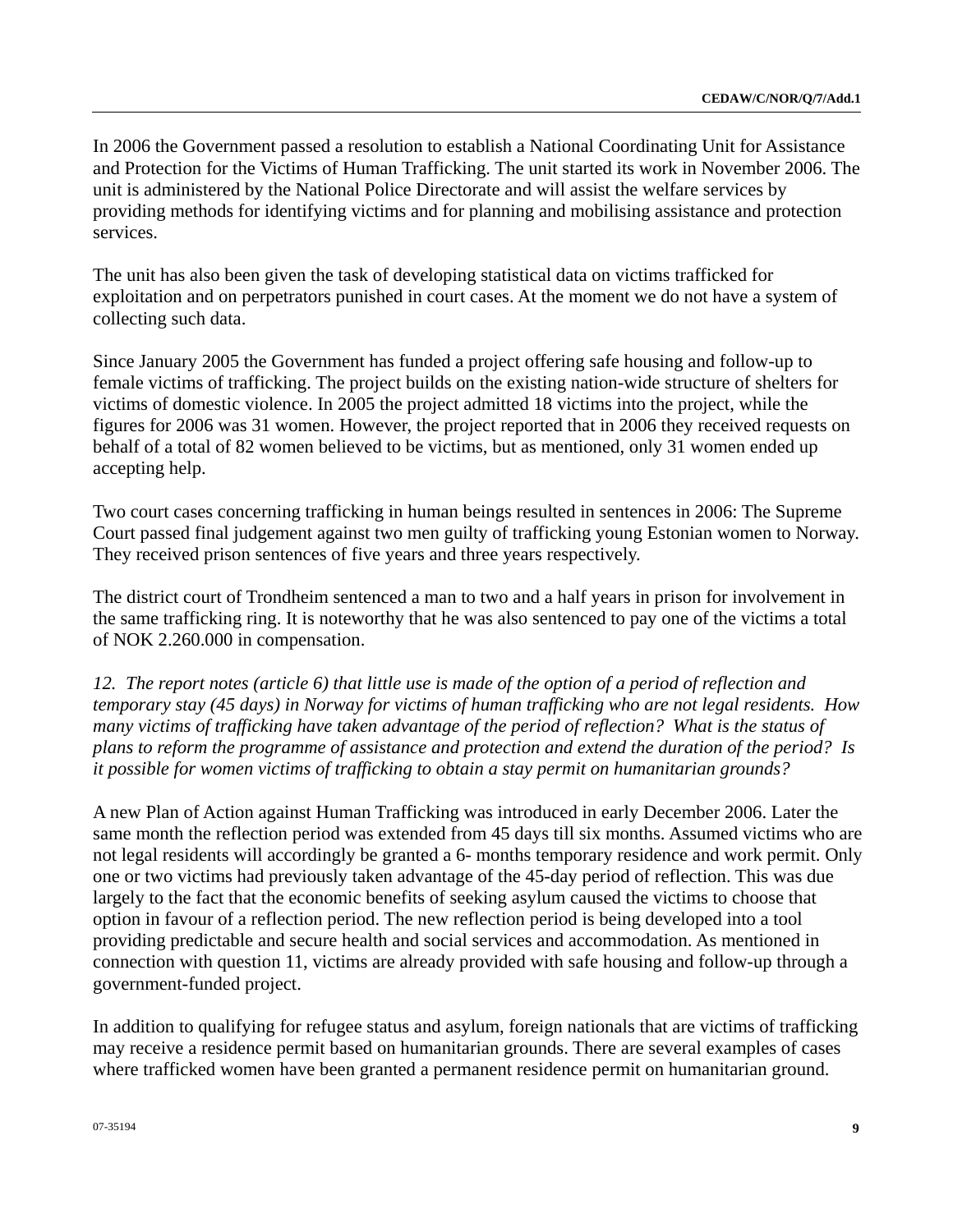*13. Please provide information on measures taken to prevent and punish exploitation of prostitution of women and measures available for those women who seek to leave prostitution.* 

Women seeking to leave prostitution may seek assistance from various outreach teams working in the major cities. They will receive information about services available within the Norwegian welfare system.

The National Police Directorate is currently ensuring that police districts have the necessary knowledge and competence relating to all cases of sexual exploitation. Chiefs of police attended a seminar on the subject last year, and there is an ongoing human resource development programme throughout Norway.

In Oslo, the police launched a new unit in January 2007 to intensify outreach activities among prostitutes. The aim is to increase the number of investigations targeting pimps as well as traffickers.

*14. What has been the impact of the Action Plan for Gender Equality in the Foreign Service (2002- 2006), particularly in respect of senior-level positions such as Consul General or Ambassador in the Ministry of Foreign Affairs?* 

The Action Plan for Gender Equality in the Foreign Service (2002-2006) has had a tangible impact in respect of senior-level positions such as Consul General or Ambassador in the Ministry of Foreign Affairs. In 2002, the number of women holding such a position (head of mission) represented approximately 10 per cent; in 2005 this share had reached 15 per cent, and 20 per cent in 2006. This fell short of the objective set out in the Action Plan, which was 25 per cent, but based on concrete previsions, the share will reach 26.5 per cent in September 2007. The Action Plan comprised a number of measures intended to encourage women to seek senior positions, but getting enough qualified female applicants for these positions remains an important challenge in our continued efforts to increase gender equality at this level.

15. *The report also notes the difficulty in changing established gender power structures most notably illustrated by the fact that men top 77 per cent of the lists of candidates put forth by political parties for elections. What efforts is the State party contemplating to respond to this situation so as to achieve equal representation of women and men in public bodies in all areas and at all levels?* 

In March 2003 the Committee of Ministers, the Council of Europe, where Norway is a member state, adopted the *Recommendation Rec (2003) on balanced participation of woman and men in political and public decision-making,* which defines balanced participation as a minimum representation of 40 per cent of both sexes in any decision-making body in political or public life.

In most countries women's representation forms a pyramid. A significant presence is often found at local councils, but representation decreases at the regional level and becomes even smaller in national legislative bodies and the cabinet. In Norway, however, the pyramid is inverted. At the local municipal council level women make up 35.6 per cent of the representatives, at the national level they make up 38 per cent of the parliament and 47 per cent of the cabinet.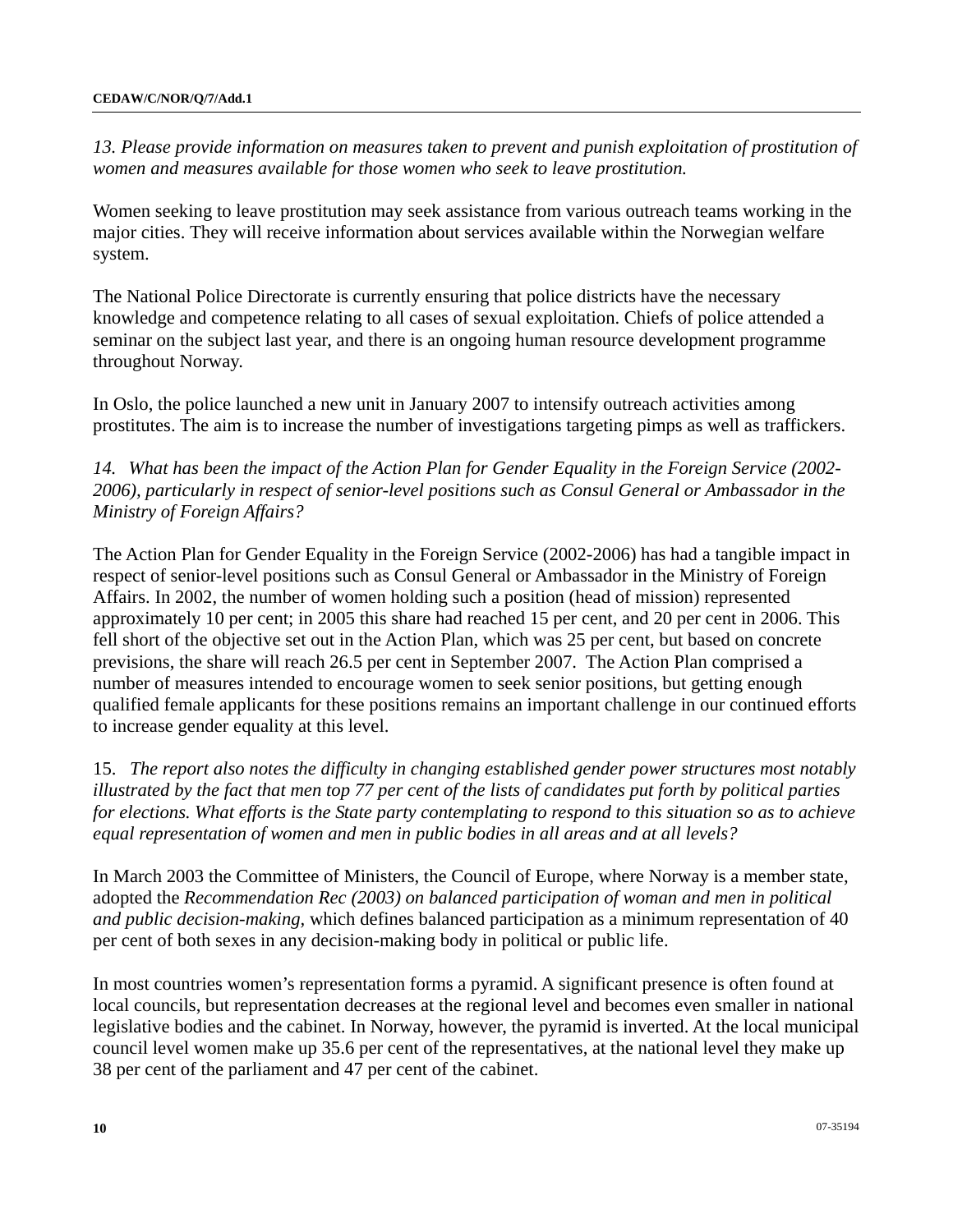In March 2007 the Minister of Local Government and Regional Development initiated a project called *Showrooms for Women in Local Politics.* The aim of the five-year project, running from 2007 to 2011, is to encourage and increase the participation of women as municipality councillors and mayors in Local Governments. 22 municipalities are selected to test different measures to increase the women's participation. The Government spends 20 million Norwegian NOK on this project.

The Ministry of Local Government and Regional Development also funds different projects with the purpose of getting women more involved in politics, to run for re-elections or to promote the women on the list of candidates.

*16. Under what circumstances may entities be granted exemption from the Gender Equality Act's requirement that each sex be represented by approximately 40 per cent of members appointed or elected to councils, committees, governing boards, and the like?* 

Section 21 in the gender Equality Act lays down that each gender must be represented by at least 40 per cent of the members of all official committees, boards, councils, delegations, etc. of four members or more. Committees etc. elected by proportional representation are exempted.

Section 21 was amended in 2005. It is only the Ministry of Children and Equality which is now competent to grant exemption from the gender representation rule. Before the amendment in 2005, other specialist ministries could grant exemption from the gender representation rule. The purpose of the amendment, was to secure a strict and consequent interpretation of the provision. The Ministry considered removing the provision on exemption, however it was concluded that it was necessary to maintain the possibility to grant exemption from the gender representation rule in some extraordinary cases. According to the section, this includes cases where there are special circumstances that make it obviously unreasonable to demand that the requirements be fulfilled. Examples of cases when the exemption rule can apply may be that it has not been possible to appoint suitable women or men to become a member of a committee. It is not sufficient that it has not been possible to appoint the leading people within the relevant field. In 2005 only 1 exemption from the gender representation rule was granted, 0 in 2006 and none so far in 2007. However, if institutions fail to apply for exemption, there might be some official committees, boards etc which are not in conformity with the requirements laid down in section 21. The Anti-Discrimination and Equality Ombud informs the Ministry if the Ombud gets information about boards etc which is unlawfully appointed.

*17. The report notes the low representation of women in management and decision-making positions in both the private and public sectors. According to the report, 29 per cent of all managers were women in 2004, a small increase from 2001. Please indicate the measures that are being taken to increase women's opportunities to achieve key management and policymaking positions, and the impact of such measures.* 

In the private sector, 20 per cent of the top management positions were held by women in 2006. This implies a decrease compared to 2005, when 22 per cent of the top managers were women. 29 per cent of the middle management positions were held by women, compared to 27 per cent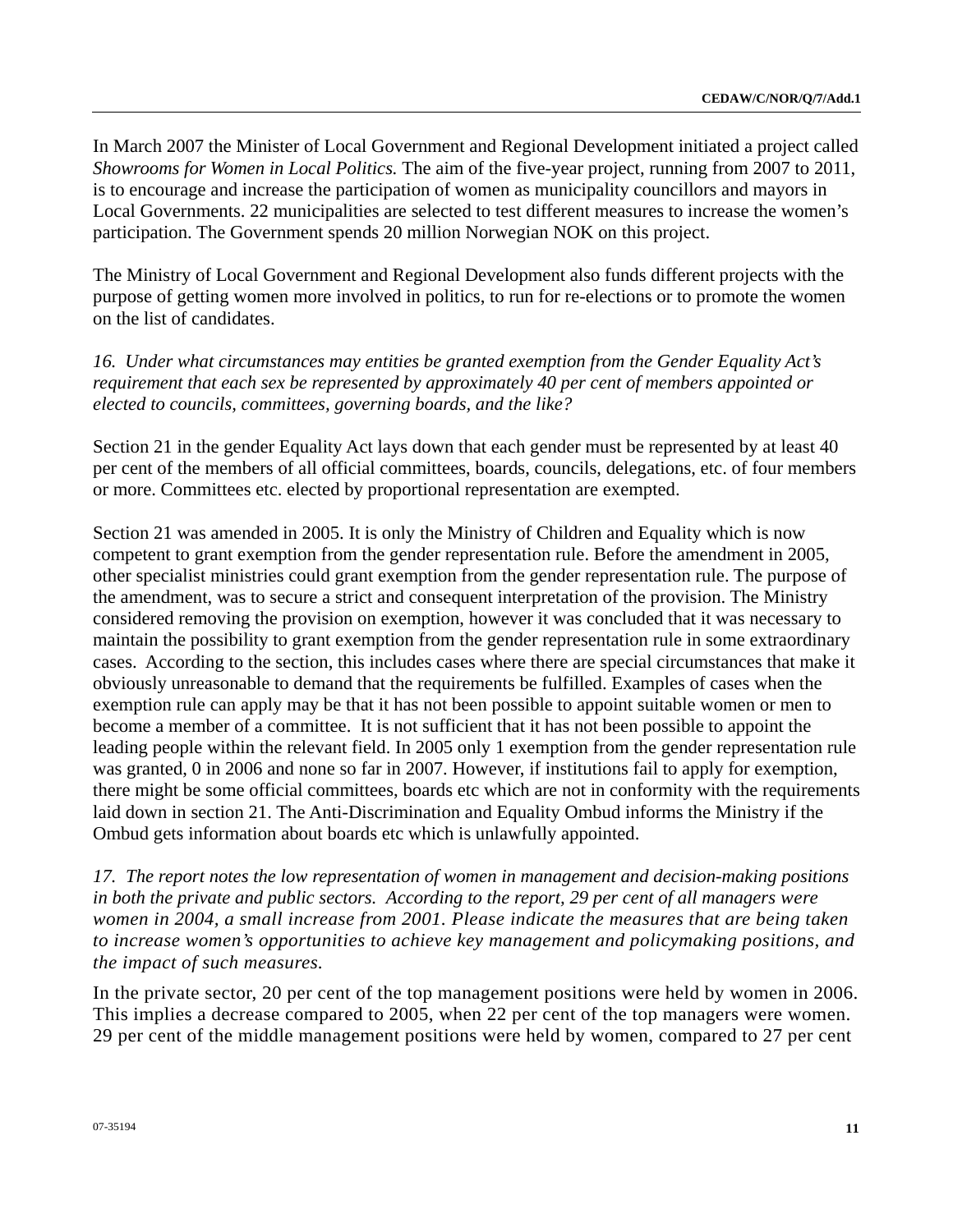in 2005. By January 1 2007, 38.2 per cent of the board members in public limited companies in the private sector, were women.

In public sector, the average share of female leaders was 35 per cent in 2005, but only 23 per cent of the top management positions were held by women. By January 1 2007, 41,2 per cent of the board members in companies wholly-owned by the state, were women.

In 2005, The Norwegian Association of Local and Regional Authorities (KS) concurred on an objective of 50 per cent female chief officers by 2015. KS has developed programmes to ensure that the objective will be reached, see page 61 in Norway's seventh report to CEDAW.

Confederation of Norwegian Enterprise (NHO) has developed different measures and activities to increase the number of women in boards and executive positions. This initiative is named Female Future, and is referred to on page 59 in Norway's seventh report to CEDAW.

In addition to this, Norway has adopted legislation demanding gender balance in boards of directors in both public and private sector, see page 61 in Norway's seventh report to CEDAW. The legislation has proved very effective. In 2003, the year the legislation was adopted, only 604 per cent of the board members in public limited companies were women. By 1 January 2007, almost 40 per cent of the board members in these companies are women.

Innovation Norway, a 100 per cent State-owned private limited company, promotes nationwide industrial development profitable to both the business economy and Norway's national economy, and helps release the potential of different districts and regions by contributing towards innovation, internationalisation and promotion. Innovation Norway focuses on strengthening women's position in business life, and has programmes aimed to support women as business owners, entrepreneurs, leaders and board members.

*18. Please describe the results (article 5a) of the study conducted under the auspices of the Nordic Council of Ministers to examine the effect of new media on young people's understanding of gender equality, gender and sexuality, and any steps, or measures taken in response to the study's findings.* 

The joint-Nordic research initiative has attempted to map out consumption patterns and attitudes regarding pornography as they are expressed among Nordic young people aged 14 to 18. At the centre of the project has been the issue of the proliferation of pornography and its effects on young people's perceptions about gender. In general, the picture that emerges on the basis of this project is a complex one and offers no easy answers.

Pornography turned out to be a well-known and actively debated phenomenon among Nordic young people, who consume pornography in varying degrees. They are familiar with various genres, and reveal themselves to be fairly reflective and critical in relation to what they see. At the same time, they point out that the consumption of pornography has become more standard,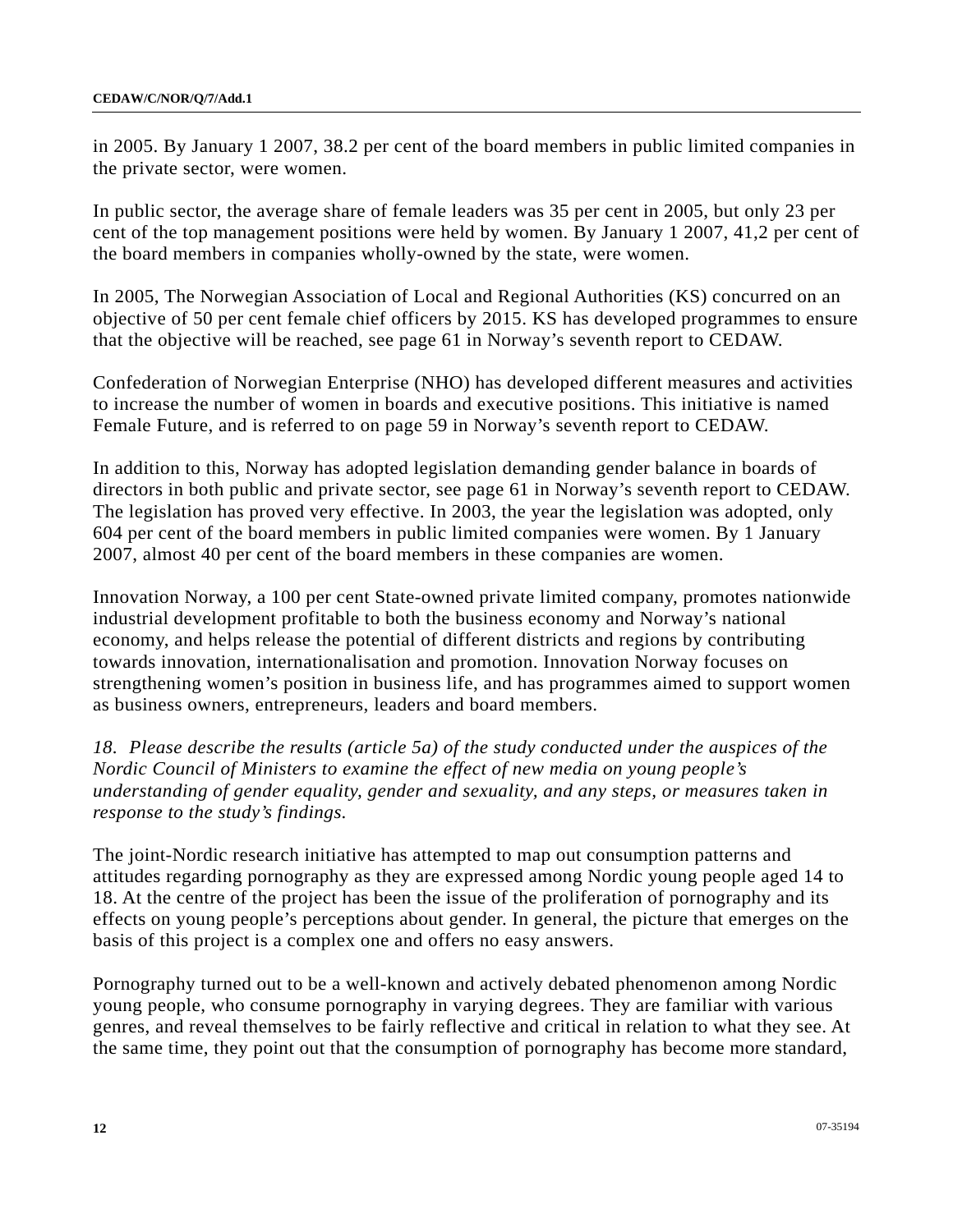but that it continues to be viewed as more "normal" for boys than for girls . This is explained by saying, among other things, that pornography is after all produced by men and for men.

In spite of the tendency toward normalisation, many things indicate that young people's approach to pornography is rather ambivalent. Among boys in particular, pornography works on the one hand as sexual inspiration in more private contexts, while at the same time it functions as a social rallying point, ridiculed and dismissed as containing exaggerated images of what sexuality really is in daily life. This ambivalence is not as marked among the study's girls, who, even when they are somewhat positively inclined toward pornography, express a critical stance toward it.

Distinguishing between pornographic images and the real world is something that young people of both genders are fairly explicit about. They question what they see. Also, pornography does not occur in a social or cultural vacuum, where other factors that influence young people are absent. All the same, many of the studies included in the project show that perceptions of what is fiction and what is true are not entirely watertight in young people's everyday lives.

Ideals regarding physical attractiveness imposed by pornography frequently colour their ideas of how people's bodies ought to look - not least their own. But it is true of both genders that they express themselves and act in complex ways in relation to the problem.

*19. According to the report (article 10) gender roles in the educational system are largely reflected in the labour market, which is also segregated by gender. Please provide information on the impact of measures to encourage young women and men to consider a wider range of educational and occupational options.* 

Norwegian women and men tend to choose traditional educational and career paths. Men are dominant in technical and science subjects, while women are in the majority in teacher training, education, and health and social subjects. The gender roles in the educational system are largely reflected in the labour market, which is also segregated by gender.

As a result of their educational choices, a majority of women end up in less well paid jobs than men. In terms of untraditional career choices, more women than men choose untraditional careers because they have more to gain financially. Men will probably continue to be in the minority in occupations where there is a need for more equitable distribution of women and men, such as nursing, teaching and pre-school teaching. Until the female-dominated professions are paid at the same level as the male-dominated professions it will be difficult to challenge the gender-segregated labour market. The goal of more equal gender distribution presents a challenge for the social partners in wage negotiations.

Please find enclosed an attachment which provides information about the various educational sectors.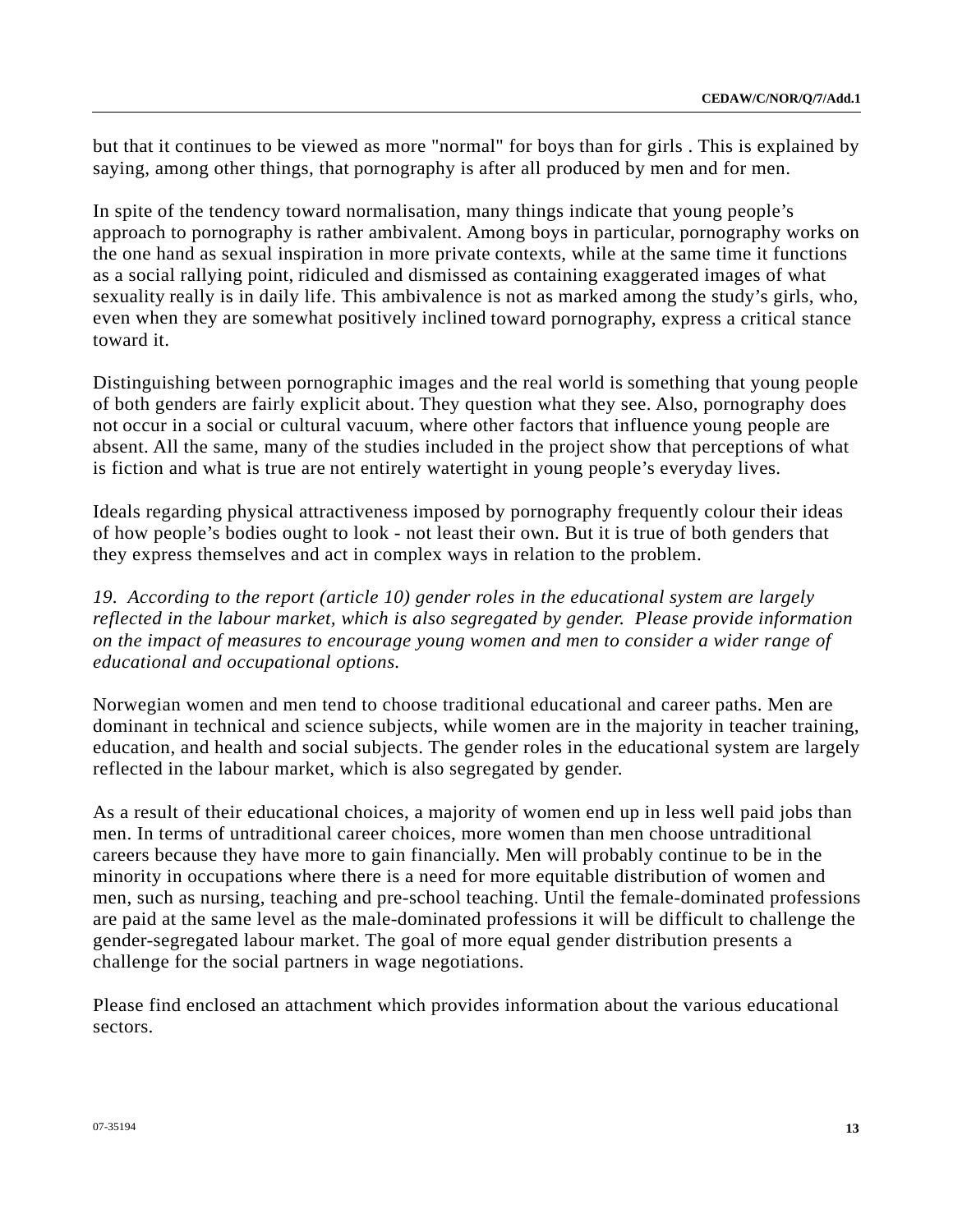*20. According to the report, the Equality and Anti-Discrimination Ombud received 113 complaints regarding discrimination against pregnant women in 2004, a significant increase over the previous year (articles 4.2 and 11). The report also notes that in job interviews many women are asked if they are pregnant or plan to become pregnant in the next few years. What steps has the Government taken to increase protection for pregnant women against direct or indirect discrimination and to enforce the Working Environment Act and the Gender Equality Act? Please provide an update on the scope of data collection and analysis on the nature and extent of discrimination against pregnant women during and after parental leave.* 

In the period 2000-2005 the Equality and Discrimination Ombud received 392 complaints regarding discrimination against pregnant women. In 261 of these cases, the Ombud provided a written guidance. Illegal discrimination was decided in 45 of the complaints. The complaints are mainly related to appointments, dismissal/changes in the employment relationship and salary.

The Ministry of Children and Equality has in 2007 initiated a research project about the discrimination of pregnant women in working life. The aim is to get a good basis for developing and carrying out initiatives which will prevent such discrimination. The project will be completed in 2008.

*21. In its previous concluding comments, the Committee urged the State party to adopt policies and concrete measures to accelerate the eradication of pay discrimination against women, to further study the underlying causes of the wage gap and to work towards ensuring de facto equal opportunities for women and men in the labour market. The report refers to the creation of the Equal Pay Commission which also focuses on gender equality, equal pay and other aspects. Please describe the work of the Commission so far, and any impact of its recommendations*.

The Norwegian Equal Pay Commission was appointed by the King in Council on 16 June 2006.

The Government announced in its political platform that it will pursue a labour market policy in which gender equality and equal pay, opportunities for development and access to human resources development programmes are key elements.

Although the length of education is approximately the same for Norwegian women and men today and the percentage of working women is high and rising, analyses indicate that there has been no systematic reduction in the differences in hourly wage rates between women and men since 1985.

The Equal Pay Commission's tasks is to study the underlying causes of the pay gap and investigate what can be done to narrow the pay gap between women and men. In the course of its work, the Equal Pay Commission will consult a reference group consisting of ten social partner organisations on both the employer and the employee side. It has in March this year arranged an open seminar with the aim of initiating a public debate. A nes web-site [www.likelonn.no](http://www.likelonn.no/) has the same purpose.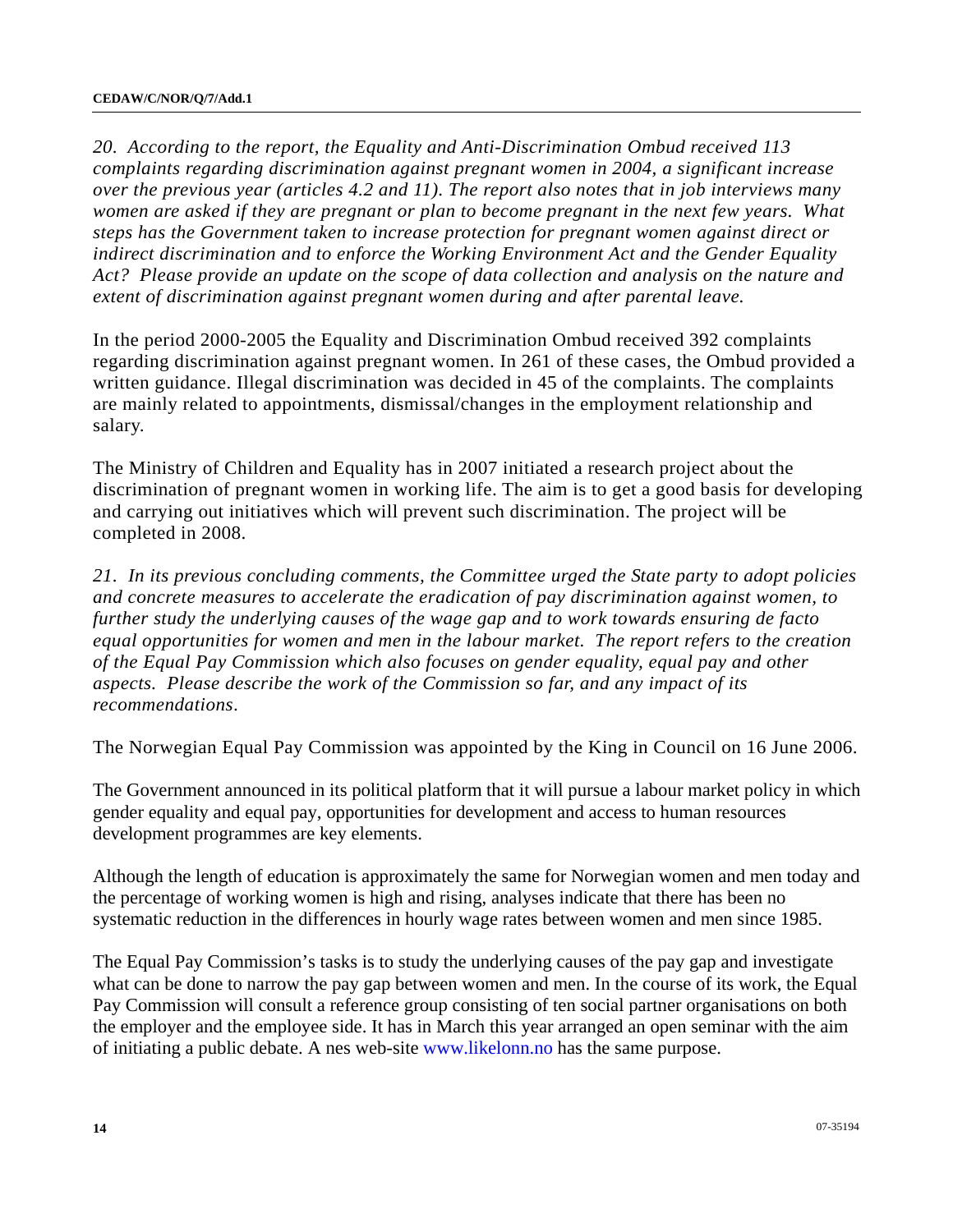The Commission has seven members, who are experts in a number of different fields, and it is headed by County Governor Anne Enger, a former government minister and nurse. The Equal Pay Commission will submit its recommendations to the Government no later than 1 March 2008.

*22. According to the report, in 2004 women accounted for only 16 per cent of the appointments to professorships (article 10). It also refers to a judgement, of January 2003, by the EFTA Court on the practice of earmarking funding for female professorships as being in contravention to the EEA Agreement. Please describe how the Government uses article 4, paragraph 1 of the Convention and the Committee's general recommendation 25 on temporary special measures to increase the proportion of women in senior academic posts.* 

After the judgment of the EFTA Court the Norwegian higher education institutions have stopped the practising of reserving posts for the under-represented gender and the Higher Education Act that recognised this practise is changed. The Government's strategy to increase the proportion of women in senior academic posts is described on page 48 in Norway's seventh periodic report to the Committee. The key points in this report is that each university designs their own measurements and action plans for gender equality, with targets for gender distribution and measures to achieve these targets. It is the institutions themselves that formulate various gender equality measures on the basis of their own subjects, needs and overarching guidelines. For example some universities reward their university departments for every woman that is appointed. Some universities have programs for supporting women in research. These programs can entail measures as leave from teaching, research funds for women and additional funding when women are appointed.

23. *In 2004 the rate of underemployment for women part-time workers was 73.5 per cent compared to 26.5 per cent of men. The Committee, in its previous concluding comments, and the Committee on Economic, Social and Cultural Rights have expressed concern about women's disproportionate representation in part-time jobs. The phenomenon primarily affects femaledominated sectors such as retail, education and the health and social sectors. What concrete measures, in addition to legislative changes discussed in the report under article 11, paragraph 1, has the Government taken to reduce underemployment among women, targeting those sectors, and what has been the impact of those measures?* 

We would like to clarify the figures on underemployment. Underemployed in per cent of parttime workers figures was 16.2 for men, and 16.0 for woman (2006 Statistics Norway). Because of the high rate female part-time workers it is nevertheless more common for woman to be underemployed. The total figure of underemployed Norwegian employees is 108 000, and 76 per cent is woman.

42 percent of all the Norwegian women work part-time, compared to 12 per cent of the men. In Norway we do have a very high participation by women in paid work. Women count for nearly half of the Norwegian workforce. However, Norway have a biased labour market with some few female dominated sectors, such as health and social care, retail and education. Half of the Norwegian working mothers (at least one child below 15 years) are employed within health and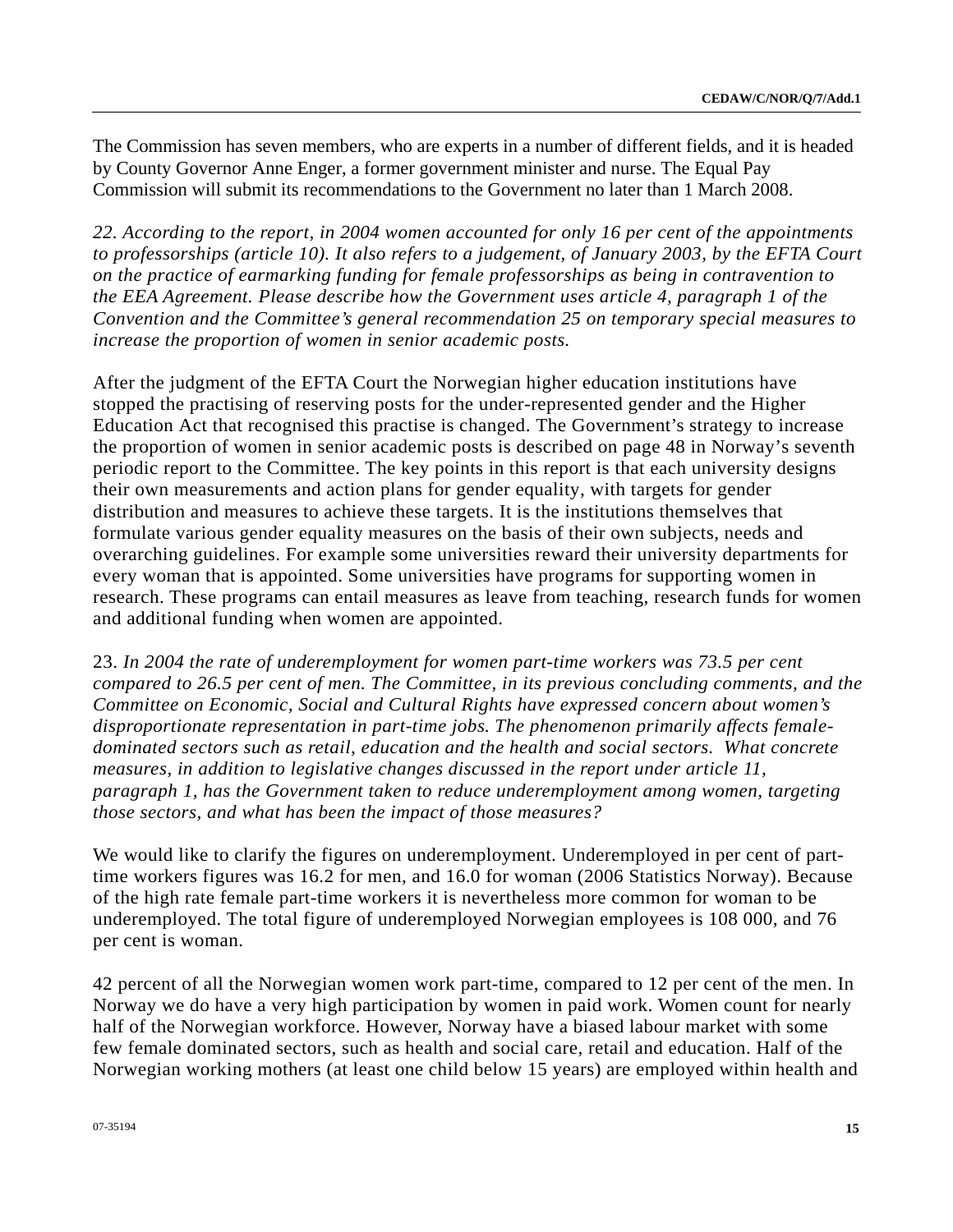social care or in the education. And as mentioned above, it is very common for women to work part-time.

The Norwegian Government will pursue a labour market policy in which gender equality and equal pay are key elements. The Government wants more women into full-time, especially under-employed women. As a measure the Government is paying for education for employees within health and social care if the municipalities can offer full-time work in stead of part-time.

The Norwegian Equal Pay Commission was appointed June 2006 and shall investigate what can be done to narrow the wage gap between women and men. If the hourly wage rates for typical female dominated sectors increases to the level of men, research shows it will also influence the part-time rate indirectly.

*24. What measures have been undertaken to create further economic opportunities for immigrant women, and what has been the impact of those measures? In addition to language classes, what training opportunities are available to non-citizen women, in different sectors of the economy?*

The Government is working for a tolerant and diverse society. Each and every person shall have the same rights, obligations and opportunities, regardless of their ethnic background, gender, religion, sexual orientation or functional ability. The goal for the Government's social inclusion policy is that each person who lives in Norway shall participate in society and have equal opportunities. The Government submitted a White paper to the Parliament in November 2006 which contains the Government's strategies and proposals for strengthening employment and inclusion of persons who are at the fringe of the labour market. The strategies and proposals form part of a range of measures and policy proposals in order to fulfil the political values and ambitions of the Government. The measures include several groups, and some are intended for the population in general, but some are exclusively for immigrant women. Actions are taken to obtain more knowledge about how to reduce the obstacles for participation in working-life for immigrant women in particular, and to elucidate the start of a certain qualifying program for women who are not comprised by the introduction program for newly arrived immigrants.

In addition to this, an action plan has been launched to underline the Government's focus on integration and inclusion of persons with immigrant background. The action plan contains several measures where immigrant women are a target group. These are:

- Admission to labour market programmes. Currently, immigrants are a target group for admission to labour market programmes. With the around 11,800 programme places in 2007, the Government furthers to strengthen that focus on immigrants by providing 1,300 programme places for immigrants, as well as staff resources for following up programme participants. This applies to both newly arrived immigrants in introductory programmes and immigrants with special assistance needs.
- Continuing the New Chance -programme. This is a programme featuring paid qualification based on the model of the introduction programme for immigrants who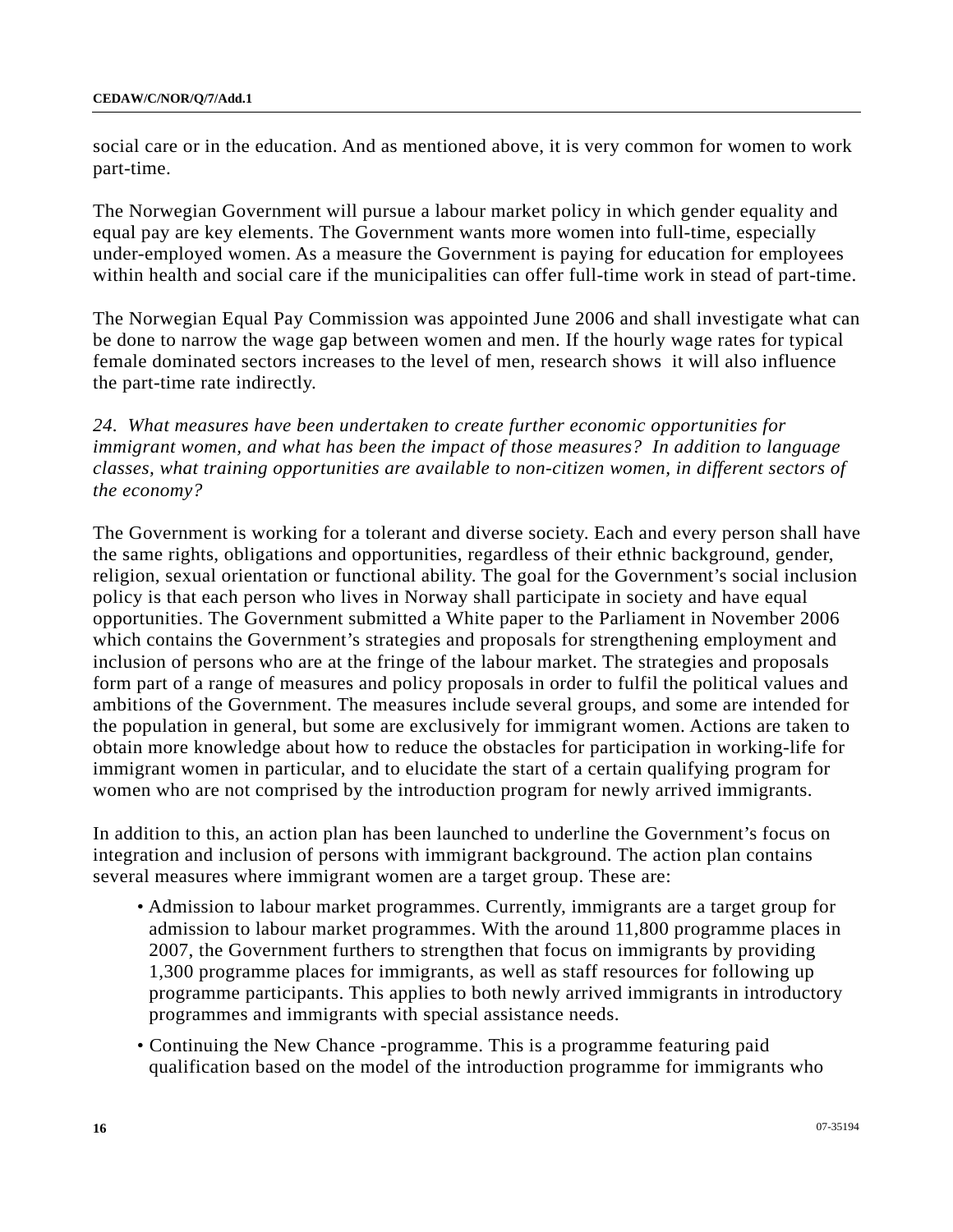after several years in Norway have no permanent ties to the labour market and thus depend on social benefit. This programme shall contribute to giving more immigrants a permanent contact with the labour market.

• Continued focus on immigrants' entrepreneurship activities. Immigrants founding new enterprises in Norway make a positive contribution to value creation in society. Two million Norwegian krone (NKr) are allocated to fund pilot projects involving entrepreneurship among immigrants, and to obtain more knowledge on how to facilitate entrepreneurship activities among immigrants.

Some measures in the Action Plan refer to the immigrant population in general, but women will also benefit from them:

- Measures to increase recruitment of persons with immigrant backgrounds to public administration and health enterprises.
- Reinforce the work focus in the introduction programme.
- Reinforce the program for basic competence in working life.
- Norwegian language training for asylum-seekers.
- Measures for including young people with immigrant background, such as increased resources to schools with a high level of minority-language pupils, a focus on positive role models and strengthening of urban communities with poverty problems.

Lastly, women benefit from the measures taken the last couple of years when it comes to strengthening the chances to employment and further education, such as:

- The introduction program (the Introductory Act) for newly arrived refugees and family members reunited with them, between 18 and 55 years who require basic qualifications. The scheme combines an introduction program with an economic benefit which participants are eligible for. Women participate on an equal footing with men, and the benefit to each individual has proved to make a huge difference for women with immigrant background. The aim of the program, which will be adapted to individual needs and abilities, is to provide basic skills in the Norwegian language, insight into the Norwegian society and to prepare for participation in working life and/or further education. The programs may run for up to two years, with additional periods for approved leaves of absence. The municipalities shall provide programs for newly arrived immigrants who are resident in the municipality as soon as possible and within three months after a person is settled in the municipality.
- As of September 2005 the Introductory Act also regulates the right and obligation to participate in Norwegian language training and social studies. The right and obligation to participate in training free of charge applies to foreign nationals between 16 and 55 years of age who have been granted a residence or work permit that constitutes grounds for a settlement permit. Completion of the 300 hours class is from the same time a condition for receiving a settlement permit and Norwegian citizenship. The training must be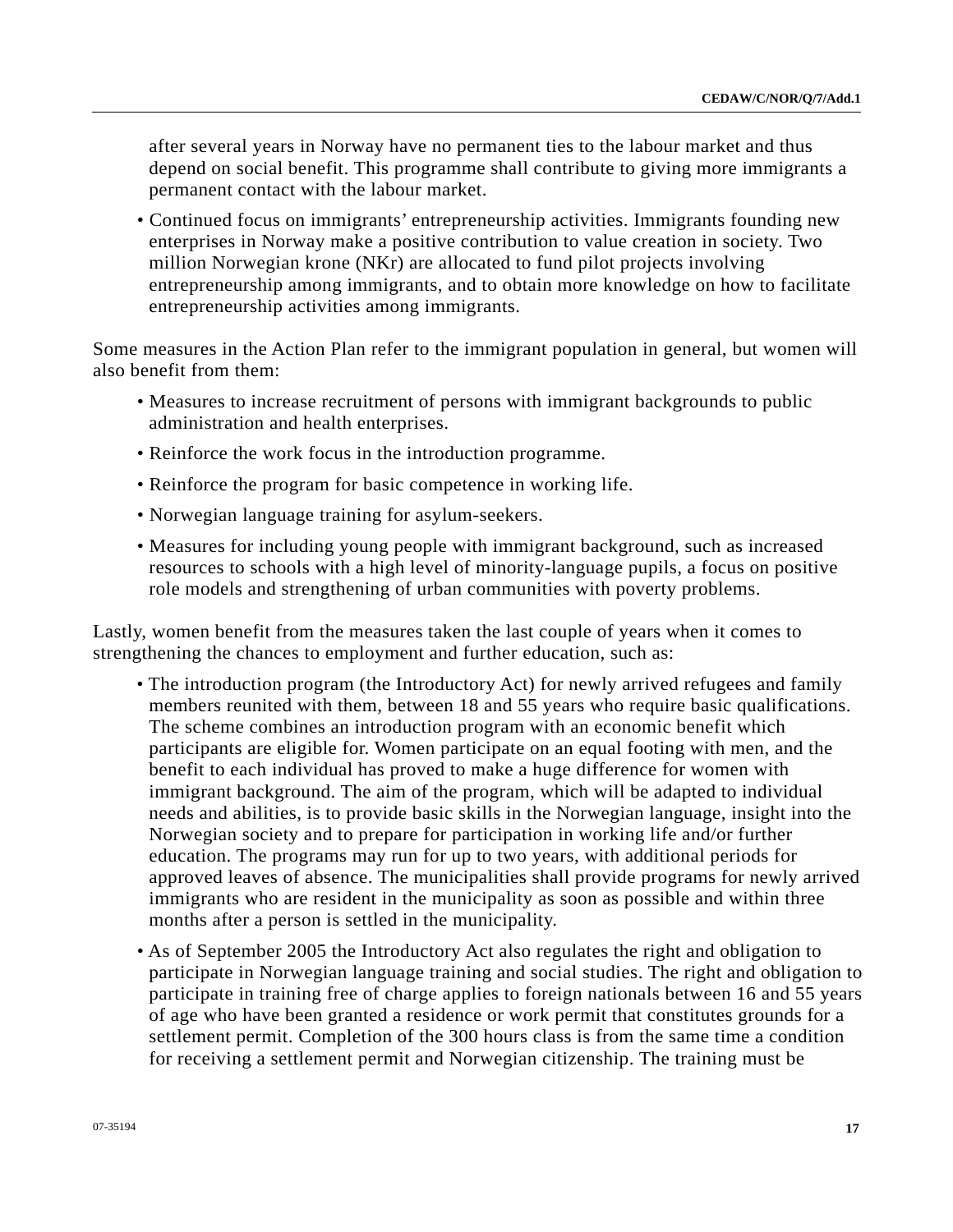completed within the first three years in Norway. Beyond completion of the compulsory training, those with a right and an obligation to participate in language training will have the opportunity to take extra classes if their command of Norwegian is poor. All training must be completed within the first five years in Norway.

*25. The Committee on Economic, Social and Cultural Rights, in its concluding observations of May 2005, has expressed concern about the high incidence of eating disorders among young women. What measures are being taken to address this challenge, and to provide psycho-social support for young women suffering from such disorders? Please also indicate what public awareness-raising efforts are in place to strengthen a positive image of young women in the media and advertising.* 

Different approaches are used to raise awareness and help young people to deal with the image created in the media and advertising of the need of a perfect appearance.

### *Children and young people*

An interactive web based educational tool has been developed, aimed to give pupils a better understanding of the media and advertising in general (the THINK project). Instead of focusing on problems connected with eating disorders, the project aims to enable the pupils to see through the perfect images created in advertising and media. Their knowledge of how the business works reduces their susceptibility and builds their confidence ([www2.skolenettet.no/tenk/](http://www2.skolenettet.no/tenk/startside.html)). Related issues are also discussed in other public websites directed at young people [\(www.ung.no](http://www.ung.no/) ).

#### *Parents*

A discussion programme on topics such as the sexualised presentation of girls and boys in the media has been developed for use at parent-teacher meetings. The objective is to encourage and enable parents to reflect and to discuss how they can strengthen their children's ability to cope with pressure regarding purchasing, dieting, fashion and consumption ([www.foreldrepraten.no](http://www.foreldrepraten.no/)).

#### *Fashion industry*

A leaflet with a set of guidelines regarding marketing directed at children and young people has been developed in cooperation between the Consumer Ombudsman and representatives from advertising and fashion industry. The initiative was taken in order to raise ethical awareness within the Norwegian fashion industry. In the leaflet it is stated for example that one should strive to mirror a varied body image through the choice of models and to promote healthy body ideals when directing marketing at children and young people.

*27. Please provide information about the results of the study conducted by the Centre for Women's Studies and Gender Research at the University of Oslo on the cases of forced marriage. Please also include information, including statistics, if available, on the incidence of*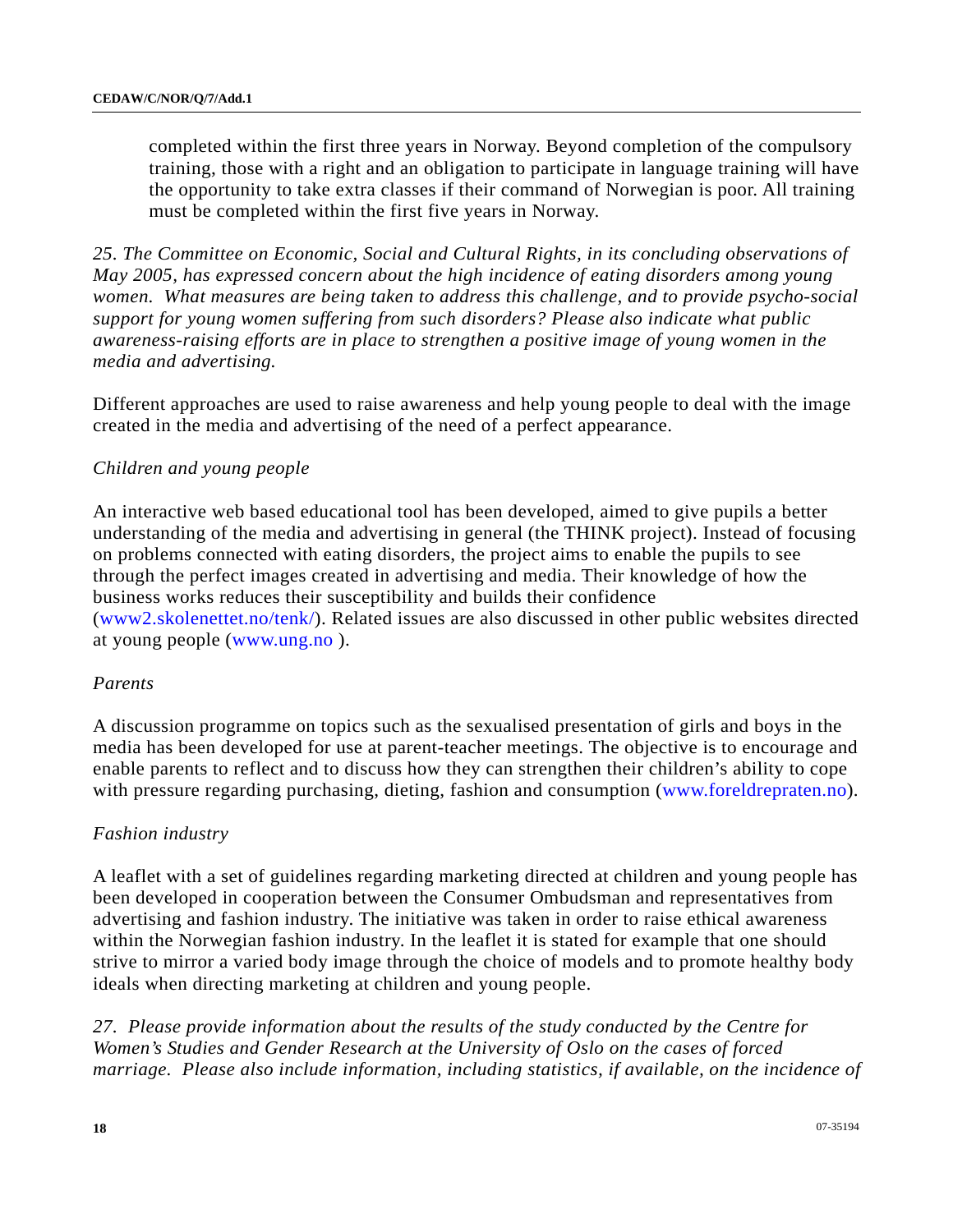*forced marriage in Norway, measures taken to address the phenomenon and the impact of such measures.* 

The study conducted by The Centre for Women's Studies and Gender Research at the University of Oslo on the cases of forced marriage was made public 19 February 2007. Please find enclosed information about the study. The study includes some numbers, however there exist no official statistic on forced marriages in Norway.

Norway has carried out many measures to combat forced marriage. In 1998 the Government presented a three-year Plan of Action Against Forced Marriage, which contained 40 measures covering many areas, such as information, dialogue and collaboration, crisis, training and human resource development, regulatory amendments, research and documentation. In 2002 the Government presented 30 new measures to combat forced marriage. This time they were concentrated on the themes of crisis assistance for young people, awareness-raising, improvement of competence and regulations. Please find enclosed the two plans.

The government plans to present a new plan with several measures to combat forced marriage before the summer holiday.

# 28. *Please provide an update on the situation of refugee and asylum-seeking women in Norway, including statistical data on the number of such women and trends over the past four years, their economic opportunities and protection from domestic violence.*

In 2003 Norway received more than 15,600 applications for asylum, but only around 25 per cent of those applications were from women. There was a marked decline in the number of asylum applications in 2004, when only 7,900 applications were received. 21 per cent of the applicants were adult women. In 2005 and 2006 the total number of asylum applications was 5,400 and 5,300 respectively. The percentage of women was around 34 per cent in 2005 and 28 per cent of the adult asylum seekers in 2006.

From 2003 to 2005 the percentage of women granted a residence permit in Norway on the basis of an asylum application increased from around 40 per cent in 2003 to 62 per cent in 2005. This includes cases were asylum, residence on other protection grounds or residence on humanitarian grounds has been granted. The number for men who got a residence permit on the basis of asylum application remained stable at around 40 per cent. This high numbers might partly be explained by the fact that there has been greater awareness around gender based persecution both in Norway and internationally the last years. In 2006, 69 per cent of all women applying for asylum in Norway were granted a residence permit, compared to 50 per cent of the men. When considering only those granted refugee status, the number was 24 per cent for the women and 10 per cent for the men in 2006.

The above mentioned figures are collected from statistics published by the Norwegian Directorate of Immigration, and does not take into account decisions reversed by the Immigration Appeals Board.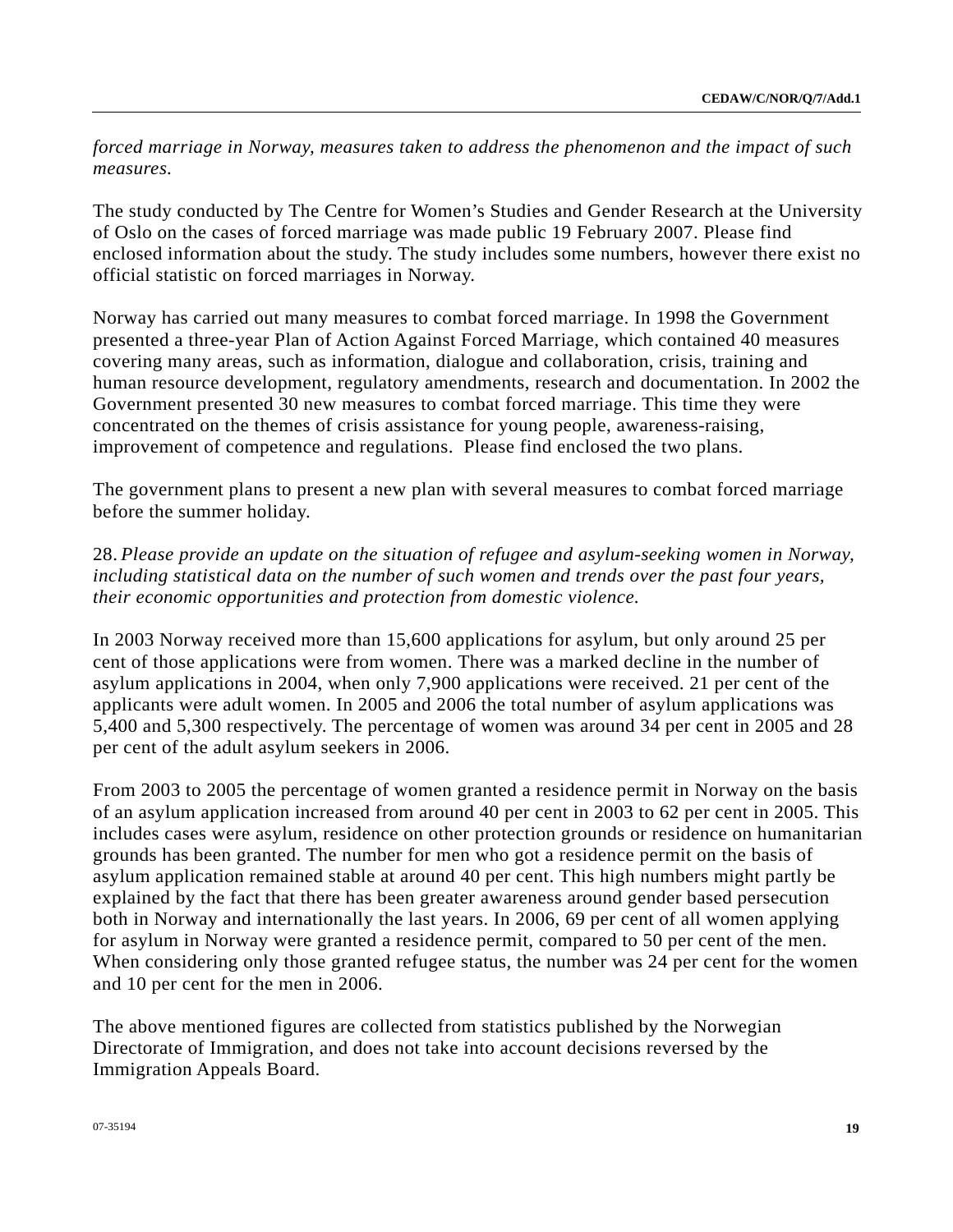The Norwegian government continues to focus on gender based persecution, and is in the process of drawing up guidelines for the handling of cases with gender related claims.

*29. Please provide information about the measures taken in order to make widely known the Optional Protocol to the Convention, which Norway ratified on 5 March 2002.* 

The Optional Protocol to the Convention was one of the topics at the Milestone conference in January 2004. A Milestone conference has been organised annually since 2000 by the Government in cooperation with the umbrella organisation FOKUS and the former Centre for Gender Equality. FOKUS organises Norwegian NGOs active in development cooperation targeting women. The former minister of Children and Family Affairs, Laila Dåvøy, highlighted the importance of the Communications Procedure which allows either individuals or groups of individuals to submit individual complaints to the Committee.

Furthermore, the Ministry of Children and Equality has issued a leaflet with a new authorised translation of the text of the Convention on the Elimination of All Forms of Discrimination against Women (CEDAW) and the Optional Protocol to the Convention on the Elimination of All Forms of Discrimination against Women.

Yours sincerely,

(*Signed*) Arni **Hole** Director General

(*Signed*) Trond Ø. **Christensen** Deputy Director General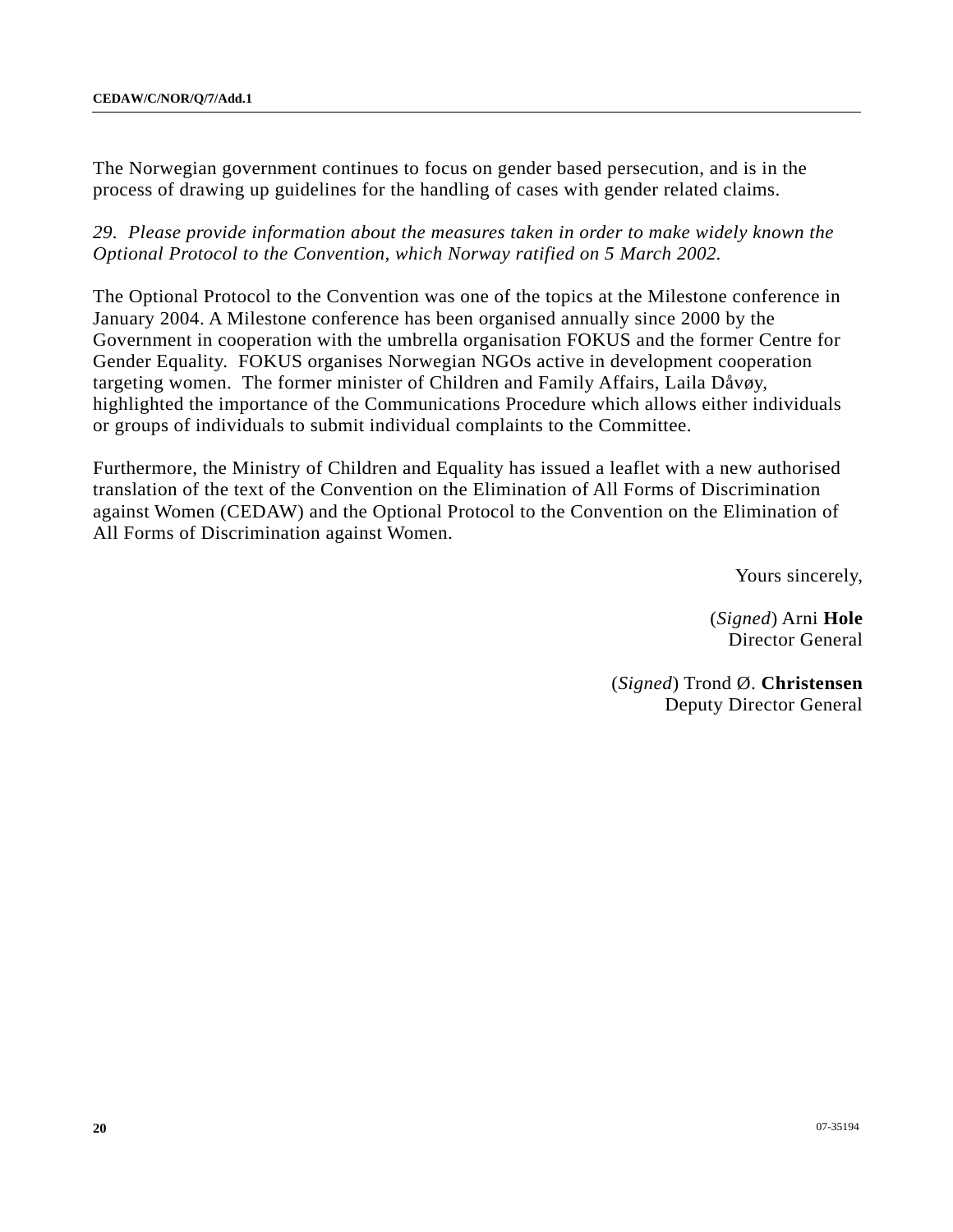### **Annex**

# **Summary of report on forced marriage cases dealt with by public support services. incidence and challenges**

The Ministry of Children and Equality wished to gather information on the incidence of forced marriage in Norway with a view to strengthening public support services and preventive measures. This report is part of this process. Our project has sought to determine the incidence of forced marriage cases and related problems in some of the support services, and to describe some key aspects of these cases and the way in which the support services have dealt with them. The project has focused on the years 2005 and 2006.

# **Underlying data**

The information on which the report is based consists mainly of a simple questionnaire survey carried out among municipal child welfare services (73 % response rate) and among state teams of child welfare professionals, and a survey of cases dealt with by three specialised agencies, the Directorate of Immigration (UDI)'s Expert Team for the Prevention of Forced Marriage, Selvhjelp for innvandrere og flyktninger (Self-Help for Immigrants and Refugees – SEIF) and the Red Cross Information Helpline for forced marriages. These agencies provide emergency assistance and advisory services in connection with forced marriage, and are well-known for publishing annual overviews of the cases they deal with, which are often used by the media as indications of the incidence of forced marriage. Information has otherwise been obtained from six family counselling offices in Oslo, public health nurses and school counsellors at ten upper secondary schools in Oslo, public health nurses at nine public health clinics for young people in Oslo, nine Norwegian foreign service missions and the MiRA Resource Centre, as well as from crisis centre statistics. The survey shows that while many consider this to be a timely and important topic, it is difficult to quantify actual cases. The numerical data must therefore be interpreted with caution.

# **Few cases of forced marriage in the child welfare services, more cases related to control of girls' sexuality**

As far as "forced marriage cases" are concerned, child welfare offices have dealt with cases concerning 45 children in 2005 and 18 children in the first ten months of 2006, or a total of 63 children. There is a clear majority of girls (83 %). Over half of these children have parents from Iraq, Pakistan and Somalia, with an approximately equal percentage from each group.

With regard to cases relating to "authoritarian upbringing and control of girls' sexuality", the offices report that they have dealt with cases concerning a total of 98 children in 2005 and 115 children in the first ten months of 2006. If we combine the two types of cases, there was a total of 276 affected children during the period investigated, 143 in 2005 and 133 in the first ten months of 2006. As many as 77% belong to the category "authoritarian upbringing and control of girls' sexuality with a view to protecting family honour". By far the majority of these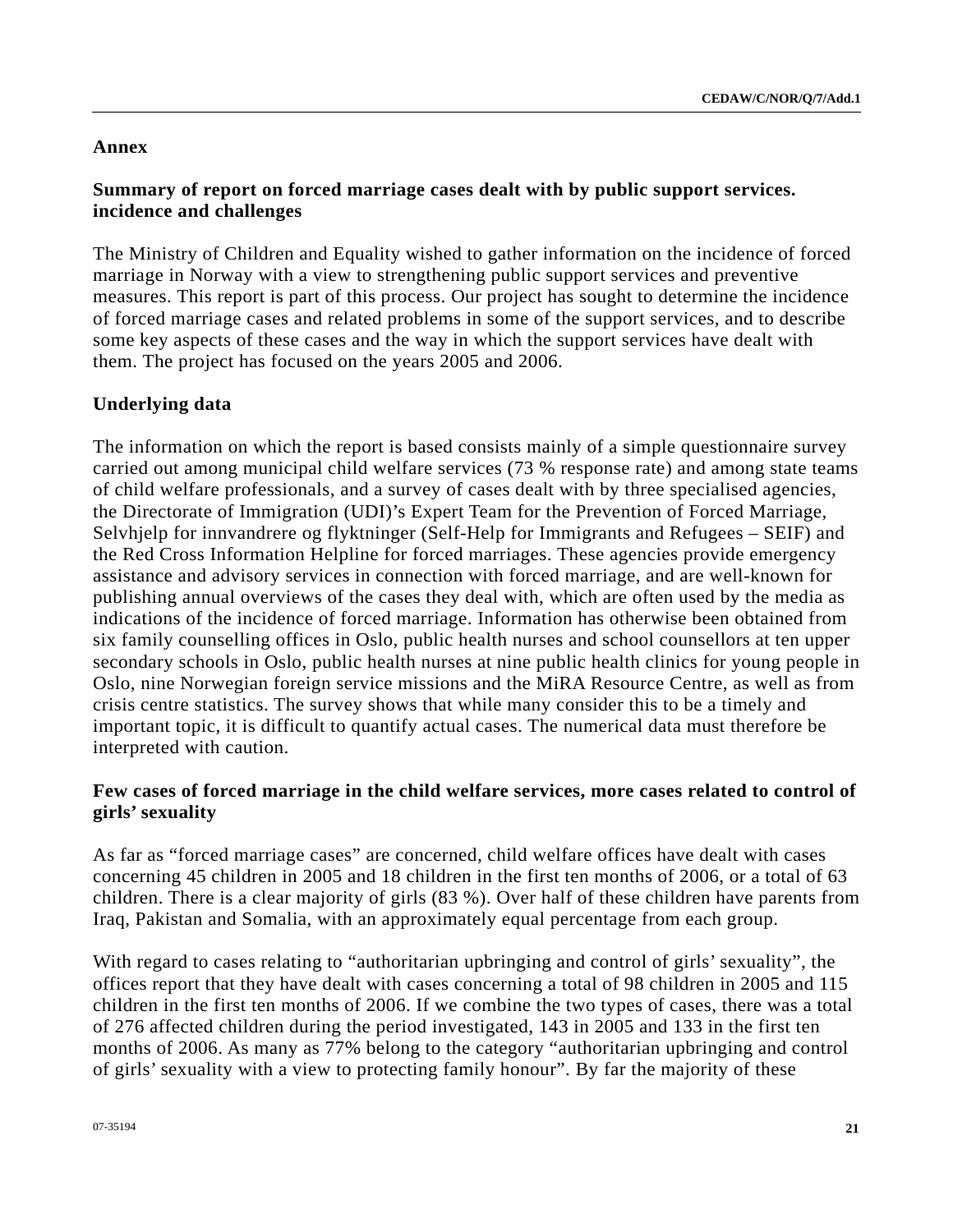children are girls. The figures cover the entire range of cases from those in which only a report of concern has been received to cases in which responsibility for the care of a child has been taken over from the parents.

| Table 1: Summary of forced marriage cases and cases relating to authoritarian<br>upbringing and control of girls' sexuality dealt with by municipal child welfare<br>services. Number of children |            |                             |             |                  |  |  |  |  |
|---------------------------------------------------------------------------------------------------------------------------------------------------------------------------------------------------|------------|-----------------------------|-------------|------------------|--|--|--|--|
| Force                                                                                                                                                                                             | 2005<br>45 | As of<br>October 2006<br>18 | Total<br>63 | Percentage<br>23 |  |  |  |  |
| Authoritarian/Control                                                                                                                                                                             | 98         | 115                         | 213         | 77               |  |  |  |  |
| <b>Total</b>                                                                                                                                                                                      | 143        | 133                         | 276         | 100              |  |  |  |  |

# **Important topic in other agencies, but few statistics available**

Family counselling services currently receive few inquiries that can be regarded as relating to forced marriage. However, the family counselling offices in Oslo are concerned about this problem and consider their expertise in family conflict management to be highly relevant in such cases. This report supports the view that family counselling services should be involved to a greater extent in dealing with conflicts between young people and their parents, provided that the physical and mental safety of the young person is safeguarded.

The staff of upper secondary schools and public health clinics in Oslo also receive inquiries from young people who are being pressured to marry, but several public health nurses consider a strict, controlling upbringing to be as big a problem as forced marriage. Most of the inquiries come from girls, but boys are affected as well. The young people who come to talk to the nurses often feel strongly pressured to remain loyal to their family, and they are struggling to find a way out that does not entail breaking with their family. The conclusion is that public health nurses, counsellors and upper secondary teachers should be better prepared to deal with this problem. Not least, these groups of professionals should be given help to "see" young people in difficulty and not merely wait for the young people to contact them. Of the Norwegian embassies that have provided data, only the embassy in Islamabad has reported that it is regularly contacted by young people who are in danger of a forced marriage.

## **Different types of cases at specialised agencies**

The data that was examined consisted of 64 "acute crisis cases" at SEIF, 172 "specific inquiries" to the Red Cross Information Helpline and 114 cases handled by the Directorate of Immigration's Expert Team in 2006. The Red Cross proved to be involved in 49 of the Expert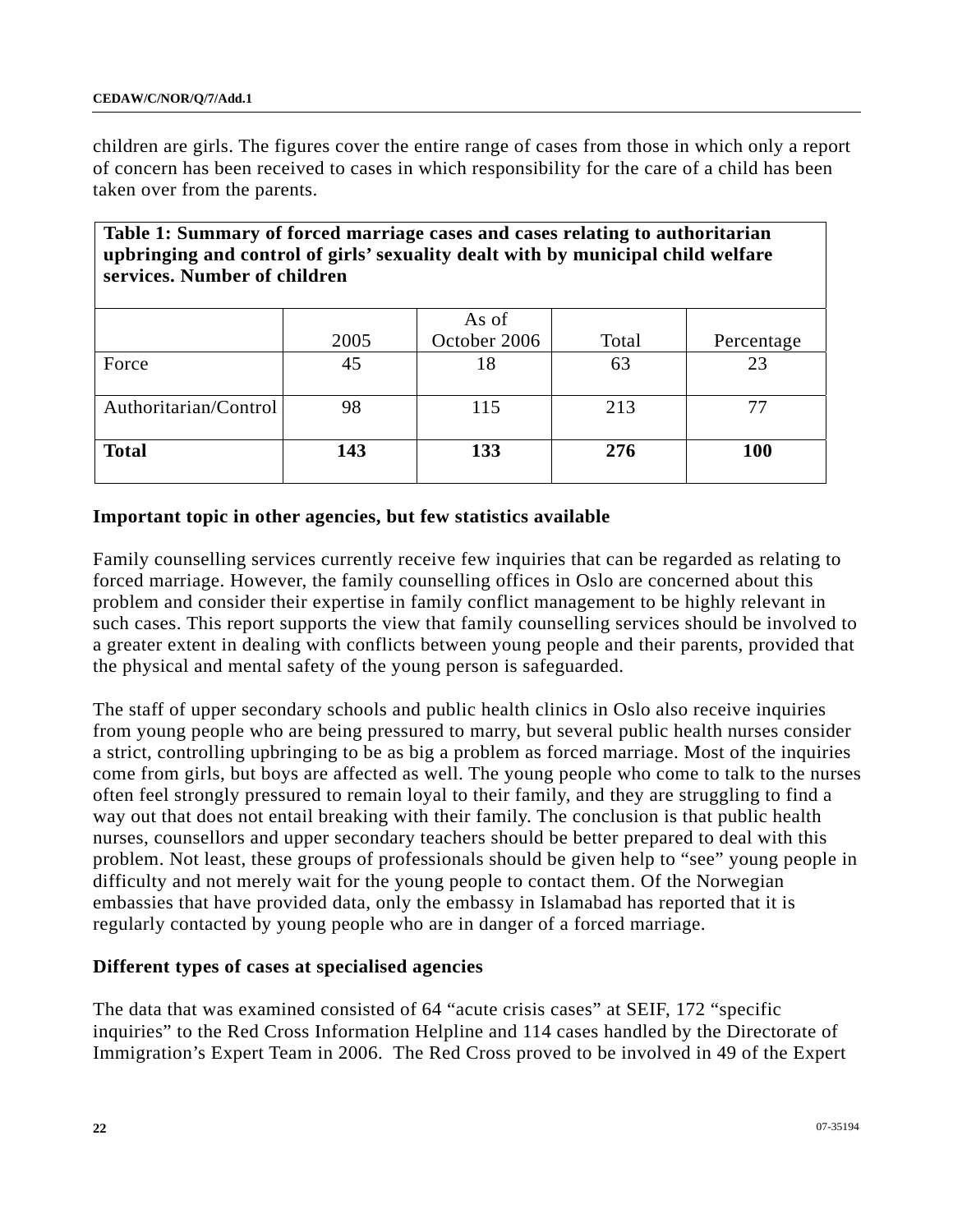Team's cases. Apart from that, we found little duplicate registration of cases. The vast majority of cases and inquiries concern girls and young women. Pakistan and Iran are clearly the most common national backgrounds in the cases registered by all the agencies. Between 67 and 90 % of the persons concerned are between 15 and 25 years old.

The survey is based on the statistical unit used by each agency itself as the most important category in its own statistics, and the delimitation of this unit ("case") varies from one agency to another. This is primarily due to the fact that the agencies have different roles and working methods, and thus also a different basis for registration of cases and statistics. A review of the agencies' registration procedures show clear potential for improvement, but there are no grounds for claiming that the agencies deliberately inflate the figures.

|                                   |     | <b>UDI's Expert Team</b> | <b>Red Cross</b><br>172<br>"specific inquiries" |    | <b>SEIF</b><br>64<br>"acute crisis cases" |    |
|-----------------------------------|-----|--------------------------|-------------------------------------------------|----|-------------------------------------------|----|
| Number of "cases"                 |     | 114<br>"cases"           |                                                 |    |                                           |    |
| Number of<br>individuals affected |     | 128                      | 184                                             |    | 74                                        |    |
| Gender (number)                   | 114 | 14                       | 159                                             | 25 | 61                                        | 13 |
| Gender $(\%)$                     | 89  |                          | 86                                              | 14 | 82                                        | 18 |

**Table 2: Total overview of specialised agencies. Number of cases/inquiries and number of individuals, broken down by gender. 2006** 

The MiRA Resource Centre reported 66 cases in the category "forced marriage requiring follow-up" in the first ten months of 2006. Figures from crisis centres for 2006 are not yet available, but in 2005 the centres registered 64 residents who stated that a forced marriage was the cause of their initial stay at the centre.

# **Significant number of unrecorded cases likely**

The discussion regarding statistics has a two-part conclusion. Firstly, existing case statistics cannot on the whole be said to be a satisfactory measure of the extent of specific individual problems. This is not a major problem as long as the limitations of the statistics are clearly stated, a principle that is often transgressed these days. Secondly, and considerably more important, there are strong reasons to assume that the actual number of genuine problems is far higher than these statistics show. In particular, there are solid grounds for stating that the low number of cases registered by public agencies must not be used to play down the extent of the problem. Instead it is a troubling indication of how little is recorded by the present system. The problem lies partly in young people not asking for help, and partly in them not being seen.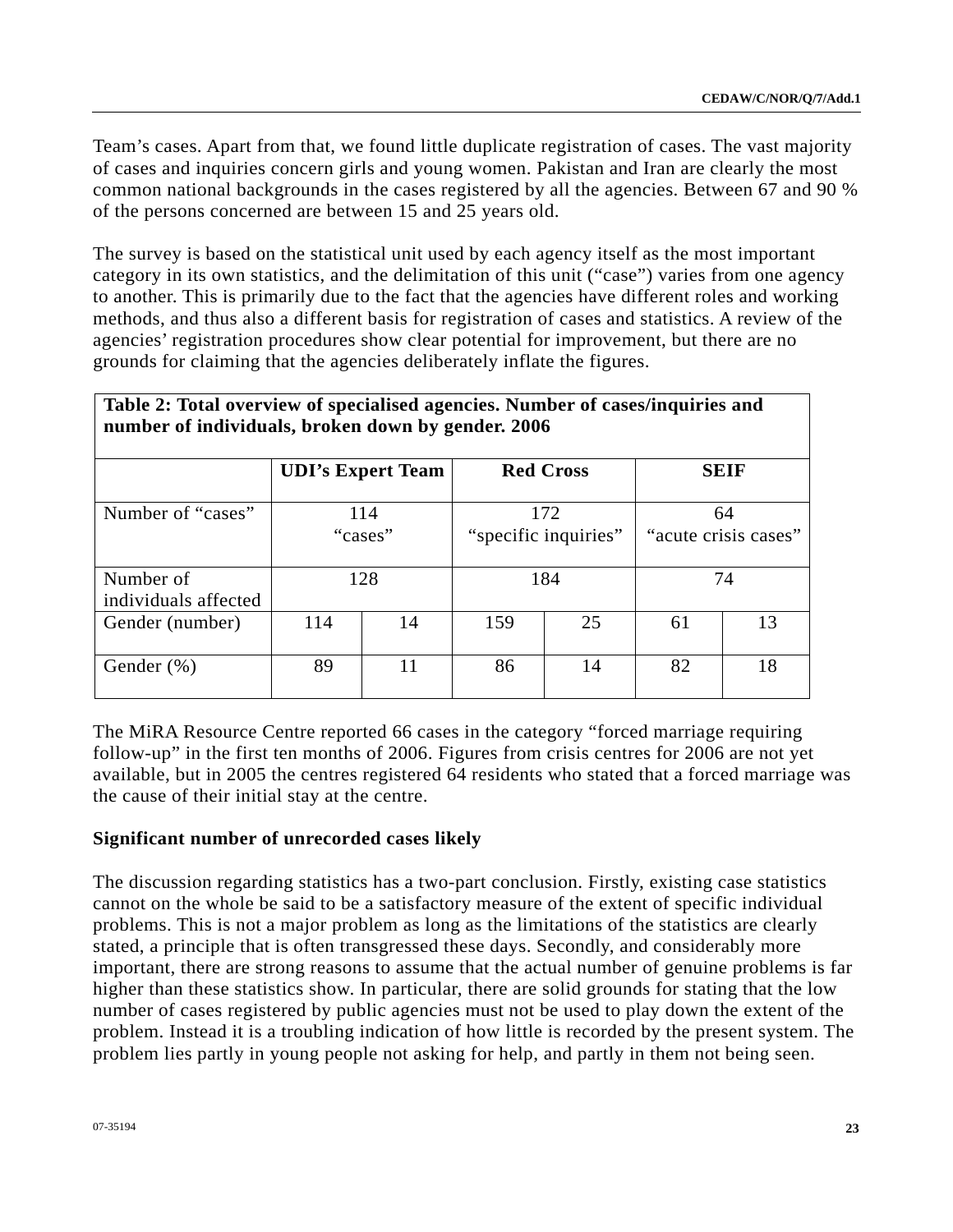### **Great need and desire for expertise**

The results of the survey of the need for specialised expertise in child welfare services, family counselling services, school counsellors and public health nurses are unequivocal. These agencies both need and want to have more expertise, but training must to a greater degree be adapted to the needs of individual occupational groups. An in-depth analysis of complex problems and dilemmas is also sorely needed. Many people are interested in the subject and have acquired considerable practical experience, but support services are still too dependent on fortuity and dedicated individuals. The general pattern is that those who have experience of this problem are the ones who request more knowledge. Moreover, the survey shows that there is a strong need to develop methods and professionalise efforts.

## **"Forced marriage" too narrow**

The term "forced marriage" designates a problem that is difficult to delimit and expose, both as a problem and as a "case". A main conclusion of this survey is that "forced marriage" often becomes too narrow a focus. It is time to focus on a broader complex of problems that can be called "strict authoritarian and patriarchal upbringing aimed at protecting family honour and particularly daughters' sexual chastity". Young people who need help must be given more options for obtaining assistance.

### **Authoritarian upbringing and control of young women's sexuality**

Control can consist in strict rules, monitoring and the imposition of sanctions for breaches of norms, but also the fear of potential reactions. The mechanisms and methods of control include a broad range of physical and psychological violence, including threats of violence, harassment and humiliation, threats of and actual exclusion from the community, and "emotional blackmail". The most serious forms of violence include murder and pressure to commit suicide. Besides forced marriage, control may include prohibiting a woman from having a boyfriend or any male friends at all. For married women, it is a question in some cases of being forced to stay in a marriage against their will and of tolerating violence and abuse in their marriage because the family or families oppose divorce. In other words, this problem is related to parents who limit their children's right of self-determination, freedom of movement and freedom of participation in society as well as the right not to be subjected to violence and other humiliation.

#### **Marginalised topic for particularly interested persons in the non-governmental sector**

The work on this survey has highlighted certain general deficiencies in the assistance currently available to young people who are subjected to forced marriage, violence and control. After ten years on the political agenda, forced marriage is still a topic reserved for particularly interested persons and special measures, a topic that is largely dealt with outside the ordinary public support services. The field is dominated by project-based, ad hoc measures run by nongovernmental organisations. In the report we ask whether the Norwegian authorities are acting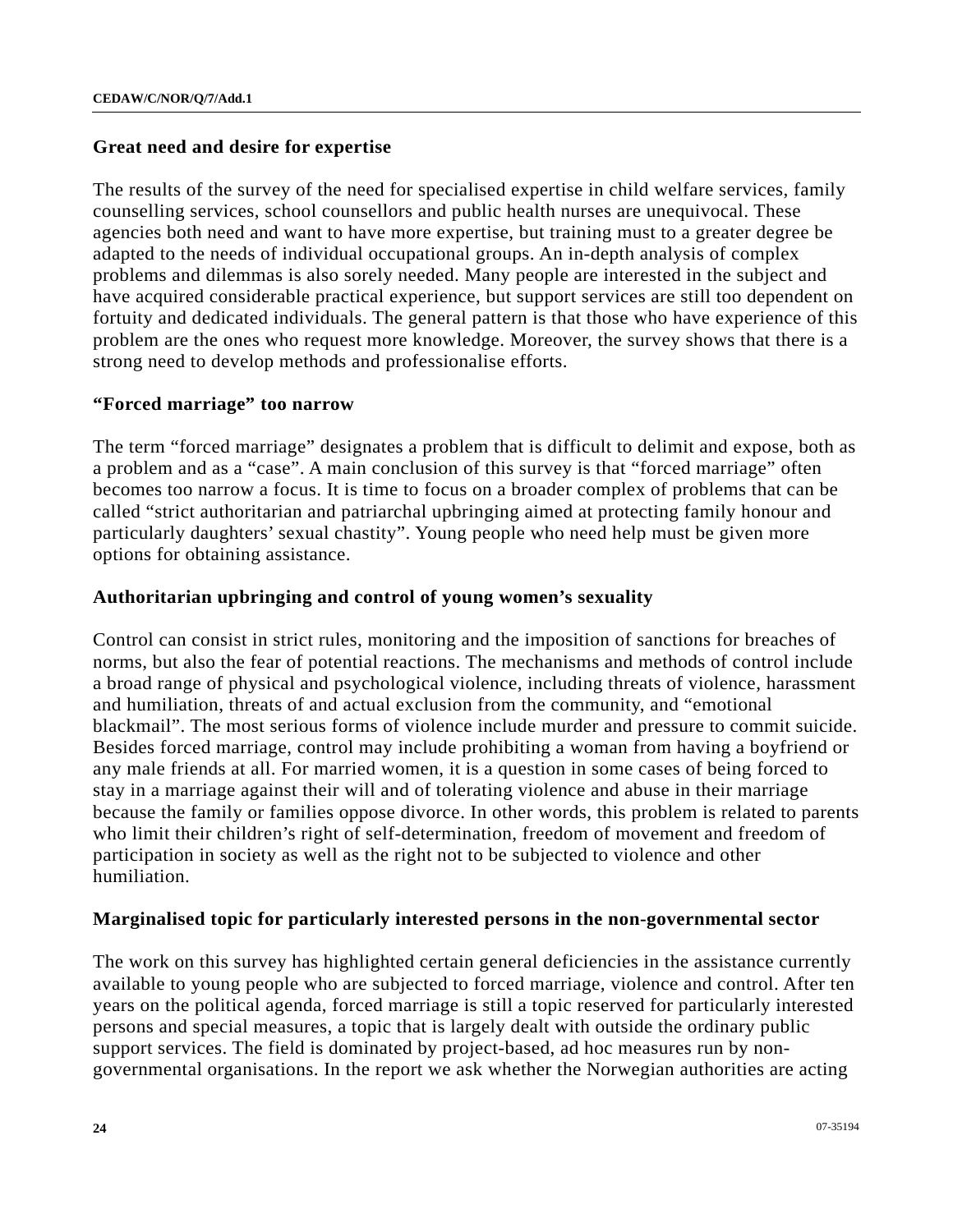responsibly in leaving it mainly up to non-governmental organisations to address the problem of such serious abuse and dangerous situations. This is not intended as a criticism of such organisations, but as a strong call for putting in place coherent, sustainable efforts in the public support services. Reassigning responsibility in this way will not render the organisations superfluous, but their role will be more that of supplementing and offering a critical alternative to public agencies.

### **Invisible in violence prevention efforts**

The report points to a paradoxical combination of the "hypervisibility" of forced marriages in the media and their virtual invisibility in the ordinary support services. It is particularly unfortunate that these forms of violence and oppression have been marginalised in the policy fields of "domestic violence against women" and "violence against and abuse of children", and in the child welfare services in general. The range of measures designed to prevent "domestic violence" primarily targets partner violence, while violence against daughters or sisters is invisible. It is claimed that this delimitation has resulted in the marginalisation, in terms of organisation and expertise, of forced marriage as a form of abuse. The child welfare services call, among other things, for greater focus on possible conflicts between the best interests of the child, on the one hand, and the norms of collaborating with parents and implementing measures at the lowest possible level on the other. To a greater degree, it must be recognised that the child welfare services' statutory duty to inform parents can cause immediate escalation of the threat in the most serious cases.

## **More follow-up after breaking with the family, more solution models**

There is a long way to go before young people who fear or are in danger of forced marriage have a satisfactory range of support services in Norway. As regards the content of support services, attention is focused on two precarious deficiencies: 1. The lack of follow-up for young people who break with their family, particularly as regards their mental health, and 2. The very limited help available for those who do not wish or need to break with their family. More programmes for dealing with family conflicts are required as an alternative or necessary supplement to helping the young person to make the break.

## **A number of proposed measures**

The report proposes a number of measures and action to improve support services for young people and families. Among other things, the Expert Team for the Prevention of Forced Marriage must be strengthened and moved from the Directorate of Immigration to an agency responsible for preventing domestic violence. Coordination of crisis housing must be transferred from non-governmental organisations to public agencies, and a specialised child welfare institution must be established as soon as possible. In line with the report's general recommendation, the Ministry is urged to carry out a survey of authoritarian upbringing and control of girls' sexuality, in part based on the experience gained in an ongoing Swedish survey.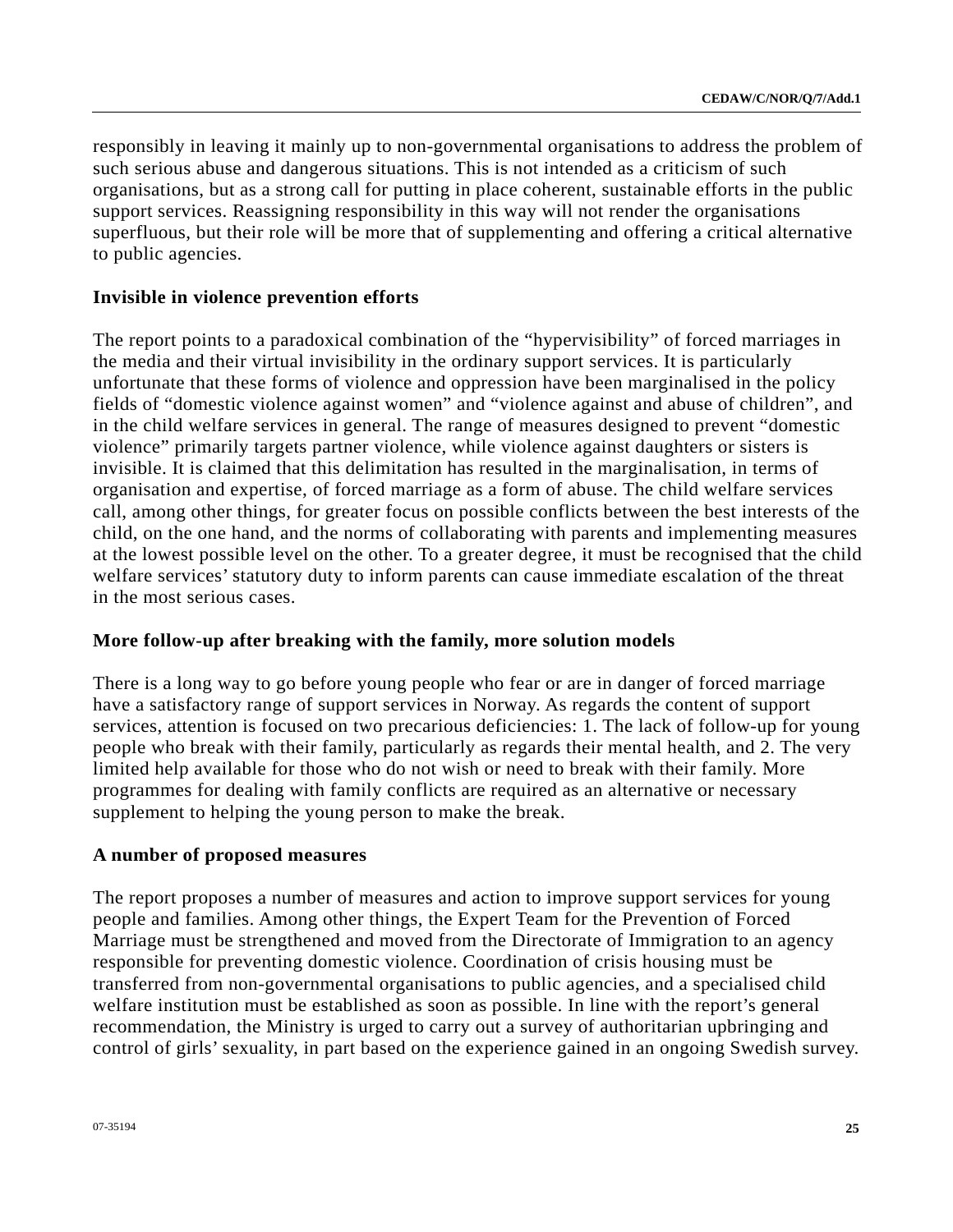Appended to this report is a memorandum concerning the possibilities of carrying out a representative questionnaire survey on the incidence of force in arranged marriages. It is argued that while this is feasible, there will be significant challenges as regards the methods employed.

### *Universities and colleges*

Although Norwegian women make traditional choices in terms of their education and careers, Norway nevertheless has a very high proportion of women with higher educational qualifications. The advance of women into higher education might be described as a silent revolution, a gradual increase that has totally changed gender representation in higher education over a 30-year period. There are now more women starting and completing higher education than men.

Girls and women are now choosing from among far more careers than in the past, and previously male dominated educations such as the medical and veterinary programmes of study are attracting a steadily increasing percentage of women.

Today there is a majority of female students in almost all the major scientific fields of study in the universities. One exception is the natural sciences, engineering sciences and craftsmanship, where 70 percent of the students are men. In health and care taking, 80 percent of the students are women.

More than 21 per cent of Norwegian women have a university or college education, compared with 16 per cent of Norwegian men. However, there are still more men with a long university education (more than four years). In the 25-39 age group, more than 40 per cent of Norwegian women have a university or college education, compared with 18 per cent in the 60-66 age group. The difference between the various age groups is far less marked in the case of men. In the under-50 age group, a larger proportion of women then men have higher education, while in the over-50 age group the reverse is the case.

#### **Highest level of education for women and men aged 16 and over, 1990 and 2004.**

|                              | 1990  |      | 2004  |      |
|------------------------------|-------|------|-------|------|
| <b>Level of Education</b>    | Women | Men  | Women | Men  |
| Primary school               | 36.3  | 30.1 | 21.4  | 17.6 |
| Secondary School             | 49.7  | 53.0 | 53.9  | 59.3 |
| University/college 4 years   | 12.7  | 11.7 | 21.2  | 15.9 |
| University/college more than |       | 5.2  | 3.6   | 7.2  |
| 4 years                      |       |      |       |      |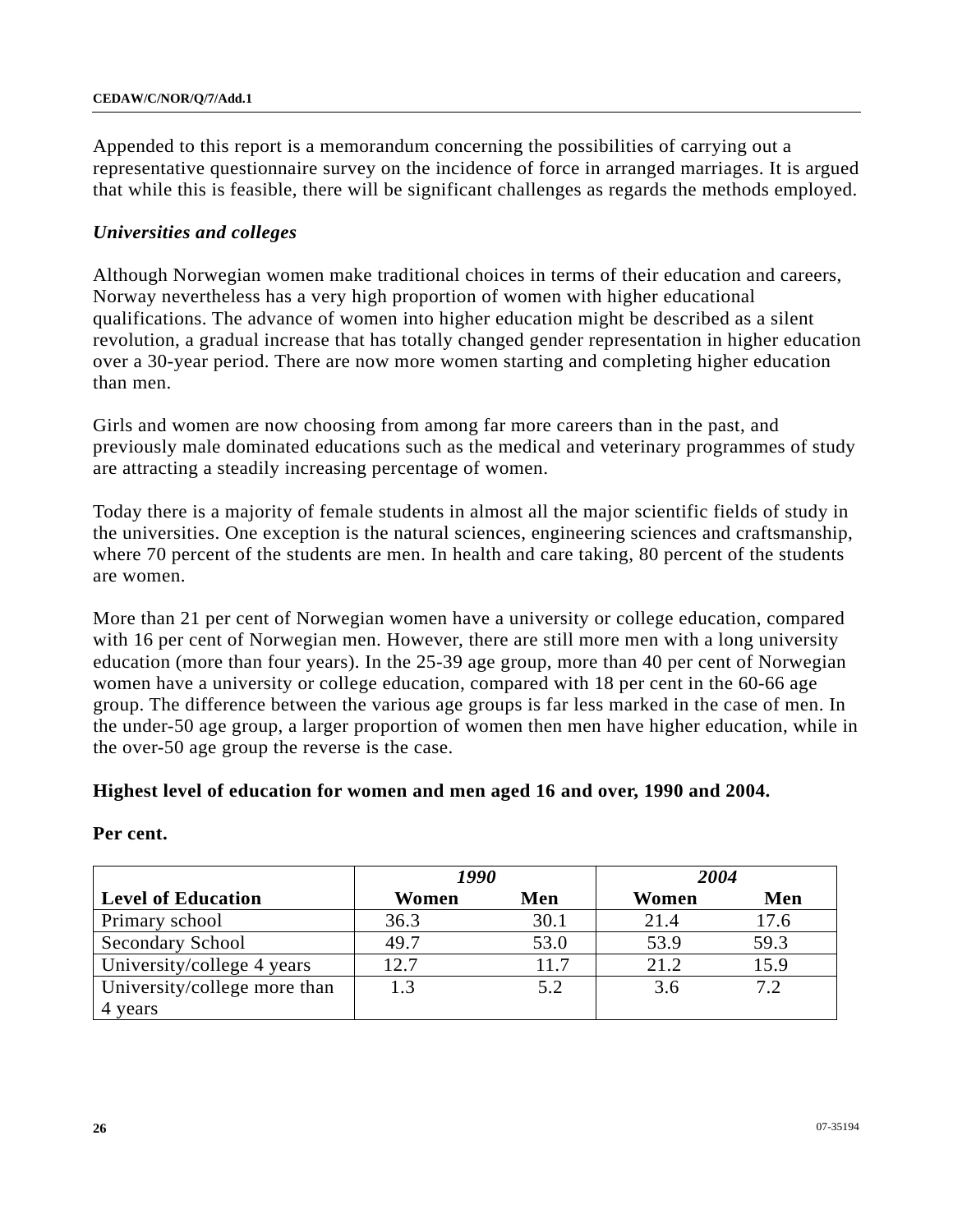# *Mathematics, Science and Technology (MST)*

The OECD has compared the percentage of students with a Mathematics, Science and Technology (MST) orientation from different countries. Norway is one of the countries where the trend has been the most negative; the percentage in the last ten years has decreased considerably.

And Norwegian girls and women choose MST to å considerably lesser extent than boys and men. This is å trend in much of the western world, and interest is not increasing: the percentage of girls who graduate from natural science subjects and technical subjects has remained at about 25 per cent for the last ten years. A majority of the students who choose MST in upper secondary education often do this in order to be able to apply for restricted programmes of study, e.g. medicine.

## *The Government's strategy to encourage untraditional educational choices at Universities and Colleges*

When assessing students for higher education, additional points may be awarded for applicants of the gender that is clearly under-represented. As of 1 January 2005 additional points are awarded for female applicants to specific engineering and informatics studies, and to agricultural and maritime college studies. Similarly, men are awarded additional points if they apply for animal nursing and veterinary studies. The Ministry of Education and Research may also set special quotas for certain courses in special circumstances. As of today, quotas have been established for female applicants for two specific master's degree programmes in engineering subjects.

# *Strategies to promote girls and women's interest in Mathematics, Science and Technology – including ICT*

The Ministry of Education and Research has launched a programme to promote mathematics and science subjects entitled *Mathematics and science subjects naturally – strategy to strengthen mathematics and science subjects in the period 2002-2007*. The strategy was revised 2006 and given the title *Strategy 2006-2009; A Joint Promotion of Mathematics, Science and Technology (MST)* and now focuses more strongly on recruiting girls and women to these subjects. Several national centres are involved in this process, including the Mathematics Centre – the national centre for mathematics in education and "Renate" – the national centre for contact with business and industry on recruitment to mathematics and science subjects. The centres focus especially on efforts to increase the interest of girls and women in these subjects. One of the tasks of the centres is to seek to increase the number of women applying for mathematics, science and technology studies and careers.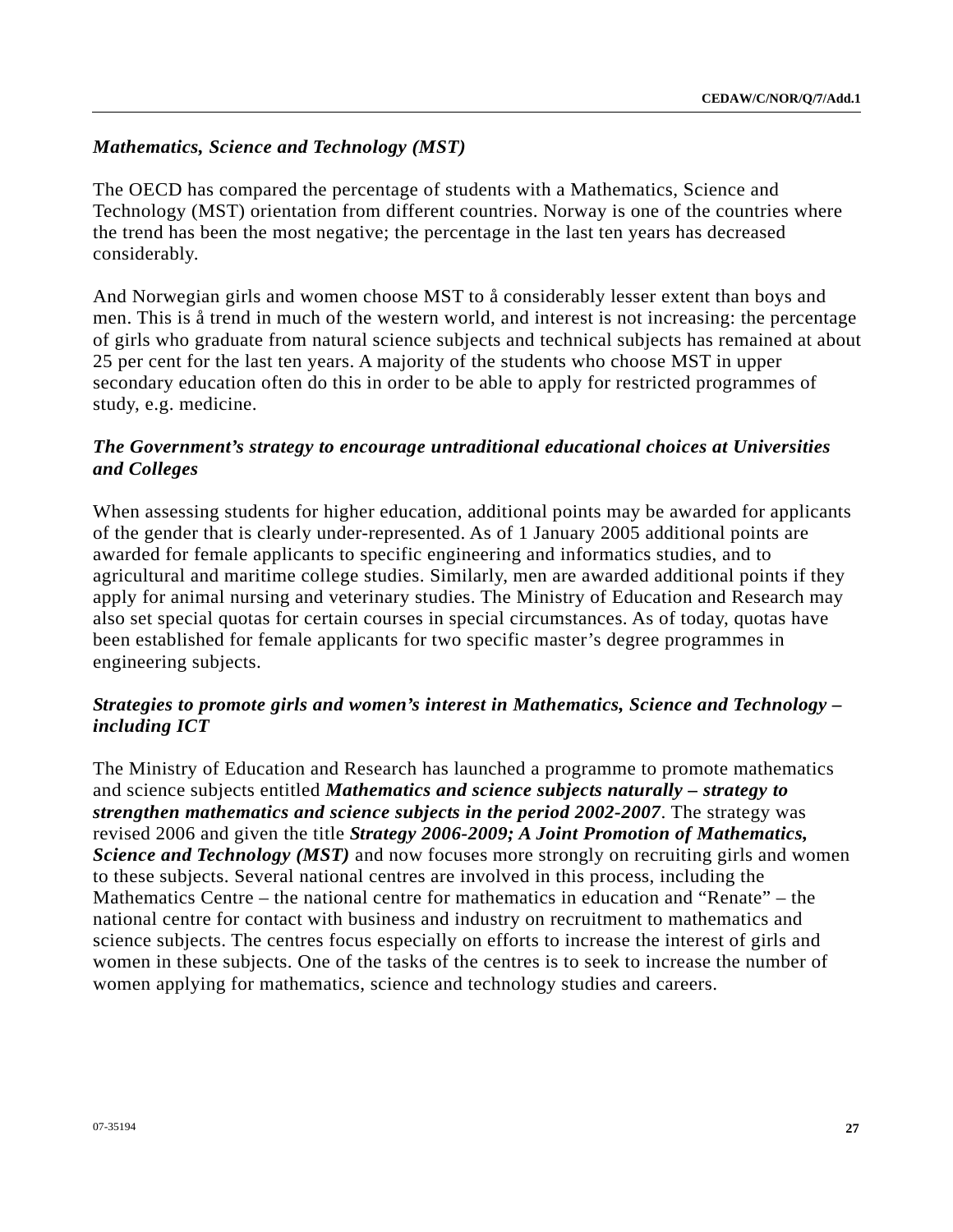### *Digital Gender Divides*

In late 2004 the Ministry of Education and Research commissioned a report as a part of the Ministry's ongoing Programme for Digital Literacy. The report is titled "Digital Gender Divides".

### **Digital Gender Divides in Norway: What do we know?**

#### *Main features:*

- *The use of ICT has become part of everyday life for boys and girls/men and women in today's society.*
- *The divides we observed between genders with regard to interest in and use of ICT in the mid 1990s are less visible today.*
- *There are considerable differences within each gender group with regard to the use of ICT.*
- *There are different kinds of digital competencies that run across the genders.*
- *There are some visible differences with regard to ICT usage between the majority of boys/men and girls/women*

#### *Bottom line:*

- *There is a large variability in the use of ICT and digital competencies for both genders.*
- *We have not come far enough in defining what kind of digital competencies everybody should possess.*

#### *Among pupils (primary and secondary education) we find that*

- *The majority of both boys and girls use computers to a larger degree outside school than at school*
- *the level of education on the part of the parents influences both boys' and girls' use of computers at home*
- *boys, whose fathers have higher education, have the most extensive and varied use of ICT*
- *girls and boys mean that they have equal competence in those areas in school where ICT is used*
- *boys spend considerable more time in front of the computer at home than girls do*
- *Most boys at all ages have a larger interest in computer games than girls*
- *the majority of girls show the greatest interest in using ICT for communication purposes*
- *many young girls are advanced users of mobile technologies*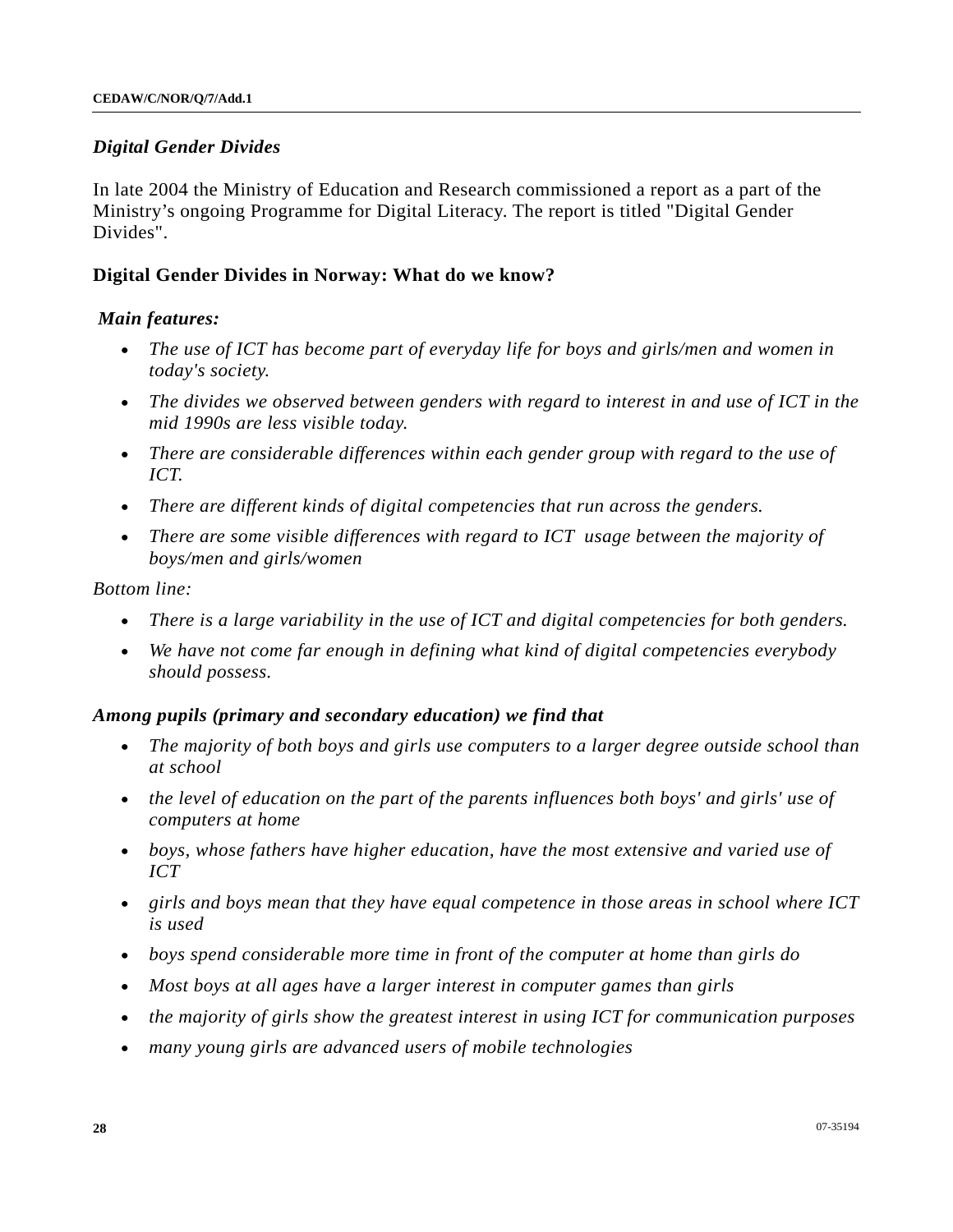*Further,* 

- *there is a risk for digital divides between girls and boys because* 
	- *boys have a more extensive and varied use of ICT at home compared to girls*
	- *the educational level of the fathers has a great impact on boys' use of ICT*
- *Few schools are able to offer a varied use of ICT that exploits and further develops girs and boys different interests and competencies*
- *Schools that invests heavily in a broad and integrated use of ICT in the subject matter achieve the best equality between boys and girls*

# **As a follow up of this report the Ministry of Education and Research, in cooperation with OECD, will arrange an OECD-expert meeting on gender, ICT and education that will take place in Norway in the spring 2008.**

- The topics to be covered during this expert meeting will be the following: The knowledge base about gender differences in the use of digital technologies and its implications for education.
- What causes could explain these differences?
- Which could be the most appropriate responses, both in terms of the educational strategies and policymaking?

## *The choice of stream of study in upper secondary school*

Educational and occupational choices are formed throughout the educational process. However, **t**he choice of stream of study on a foundation course in upper secondary school is the first major formal educational choice a young person makes after ten years of primary and lower secondary education. This choice has a fairly large impact on pupils' subsequent educational path, although there are also possibilities for qualifying for higher education on the basis of a foundation course on a vocational stream.

The distribution of first-year students between the different streams of study not only reflects the young people's desires. It may also be affected by the available capacity on the various streams around the country. Nevertheless the figures give a fairly good picture of young Norwegians' choice of stream of study in upper secondary education. There are gender differences in terms of the distribution of students between the various streams in the first year of upper secondary school. On some streams of study, such as Health and Social Studies and Design, there is a majority of girls. On other streams of study, such as Construction, Electrical and Mechanical studies there is a majority of boys. The gender distribution on the various streams of study has been relatively stable in recent years. From the end of the 1990s until 2004, the only significant changes in gender distribution have been in streams of study with very few places, such as Environmental Studies and Chemistry and Processing. The gender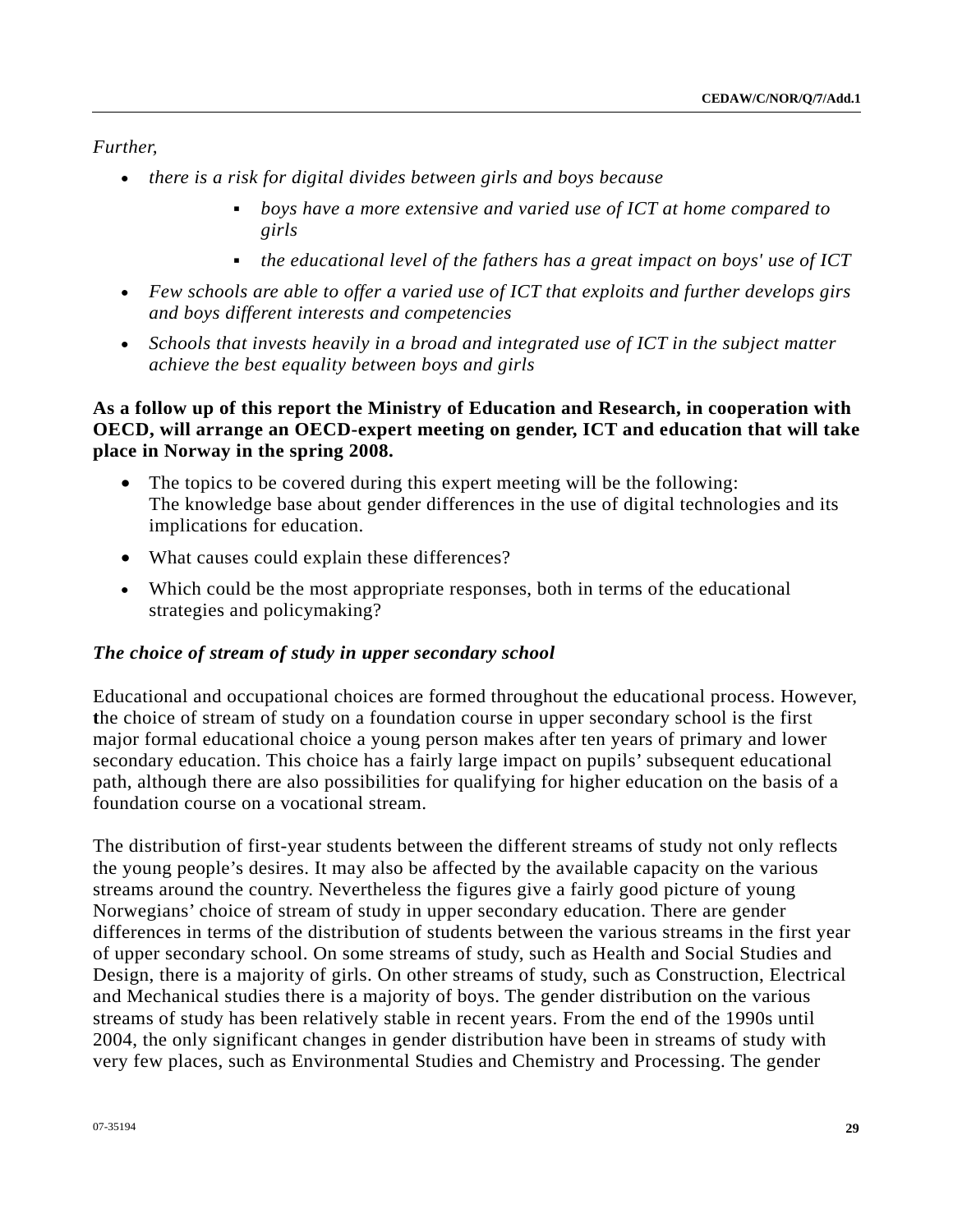distribution for the new subjects Media and Communication and Sales and Service, which were introduced in 2000, is rather more equal than for the other streams of study.

No comprehensive surveys have been carried out of the reasons for traditional choices of education in Norway in recent years. The Norwegian Institute for Studies in Innovation, Research and Education carried out surveys of this type in the early 1980s and in the 1990s. There is reason to believe that many of the findings of these surveys have not changed significantly.

Why do girls make the choices they do in upper secondary education? Some of the findings of a survey carried out in 1995 were as follows:

- *To have possibilities for work in the place where they live*. 16 per cent of girls on the general course of study gave this as a reason, compared with 34 per cent of boys on vocational courses.
- *To satisfy their interest in specific subjects*. Girls stressed this more often than boys.
- *To have a job where they could utilise their abilities.*
- *To have a job that ensures contact with other people*. 3 out of 10 boys believed this was important, compared with 6 out of 10 girls.
- *Possibility for a high income*. This was regarded as important by 6 out of 10 boys on the general course of study and by only 3 out of 10 girls on vocational courses. In this area, there was a change in young people's preferences from 1980 to 1991. Only 2 out of 10 pupils on the general course of study stated that a high income was important in 1980, compared with 4 out of 10 both in 1991 and 1995.
- *To have a job that can be combined with child care.* This was important for 3 out of 10 boys on both the general and the vocational courses of study, for 4 out of 10 girls on the general course of study, and for 5 out of 10 girls on vocational courses.
- *To be able to help other people.* This was important for 5 out of 10 girls on vocational courses, 4 out of 10 girls on the general course of study, but only for 2 out of 10 boys on both the general course and vocational courses.

The survey shows that girls pursue their interests in specific subjects. It will be necessary to focus continuously on young people's career choices and also to encourage breadth in their educational interests.

#### **Pupils' performance**

One of the factors that have affected the educational debate in Norway since the turn of the millennium is the steadily increasing focus on pupils' performance. *Even though Norwegian pupils and students make traditional educational choices, girls achieve better results than boys at school.* Statistics from major international surveys and statistics showing the final grades of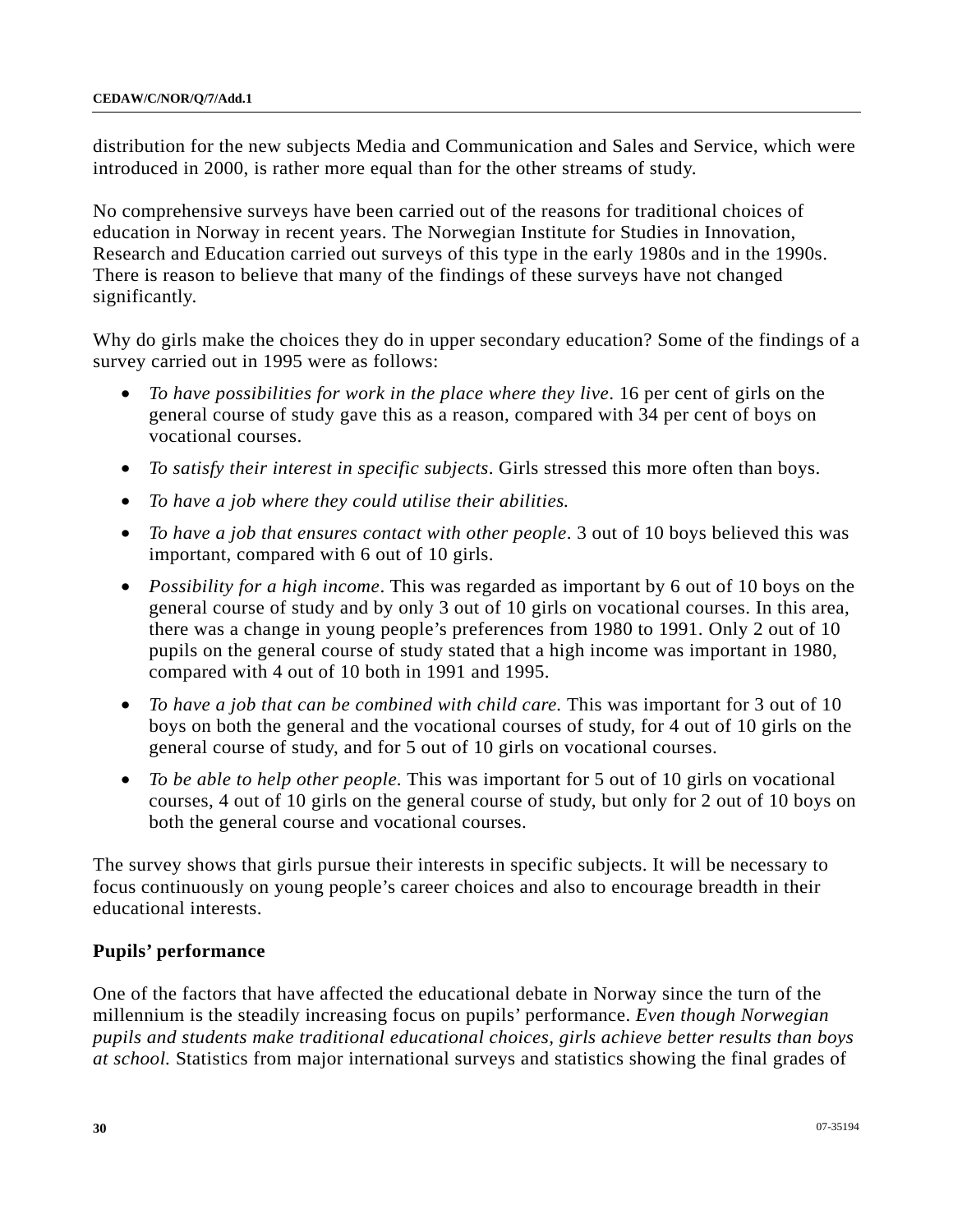Norwegian pupils in upper secondary school not only show that girls score high in terms of grades, but that they also achieve better grades than boys. This has led to a debate in Norway about whether boys are now the losers and whether Norwegian schools are better suited to the development of girls' cognitive skills.

As a measure to strengthen the gender perspective, the Ministry of Education and Research requested the Directorate of Education to develop a strategy to improve the gender equality in education on the basis of current knowledge and research into the reasons for boys' and girls' educational and career choices. The strategy will also be viewed in conjunction with other important education policy goals, such as recruitment to science subjects and the recruitment of men to work in day care centres, teaching, etc. The strategy will be completed before the summer of 2007 and will contain several practical measures for the period 2007 – 2011:

# **The Strategic Plan for Gender Equality 2007-2011**

- Work in progress in the Ministry of Education and Research, in collaboration with The Directorate for Education and Training.
- Start in august 2007
- Lasts for 5 years
- National coordinator is The Directorate for Education and Training.
- Focus on boys and girls age 0-19 in early childhood training and care (kindergarten), primary and secondary education and training establishments
- Will be evaluated.

# **Areas of Measures**

The overall objective of the Strategic Plan:

A gender equalised society, where all people is given the opportunity to live accordingly to abilities and interests, irrespective of traditional gender expectations.

# **1 Main objective**

The first objective is to ensure that the care, learning and learning environment in kindergarten, primary and secondary education and training establishments, promote gender equality between boys and girls.

Areas of measures:

- Increase the number of kindergartens, training establishments and schools that integrate gender equality work in their daily activities.
- Improve competence in kindergartens, training establishments and schools, about conditions that create gender equality between boys and girls.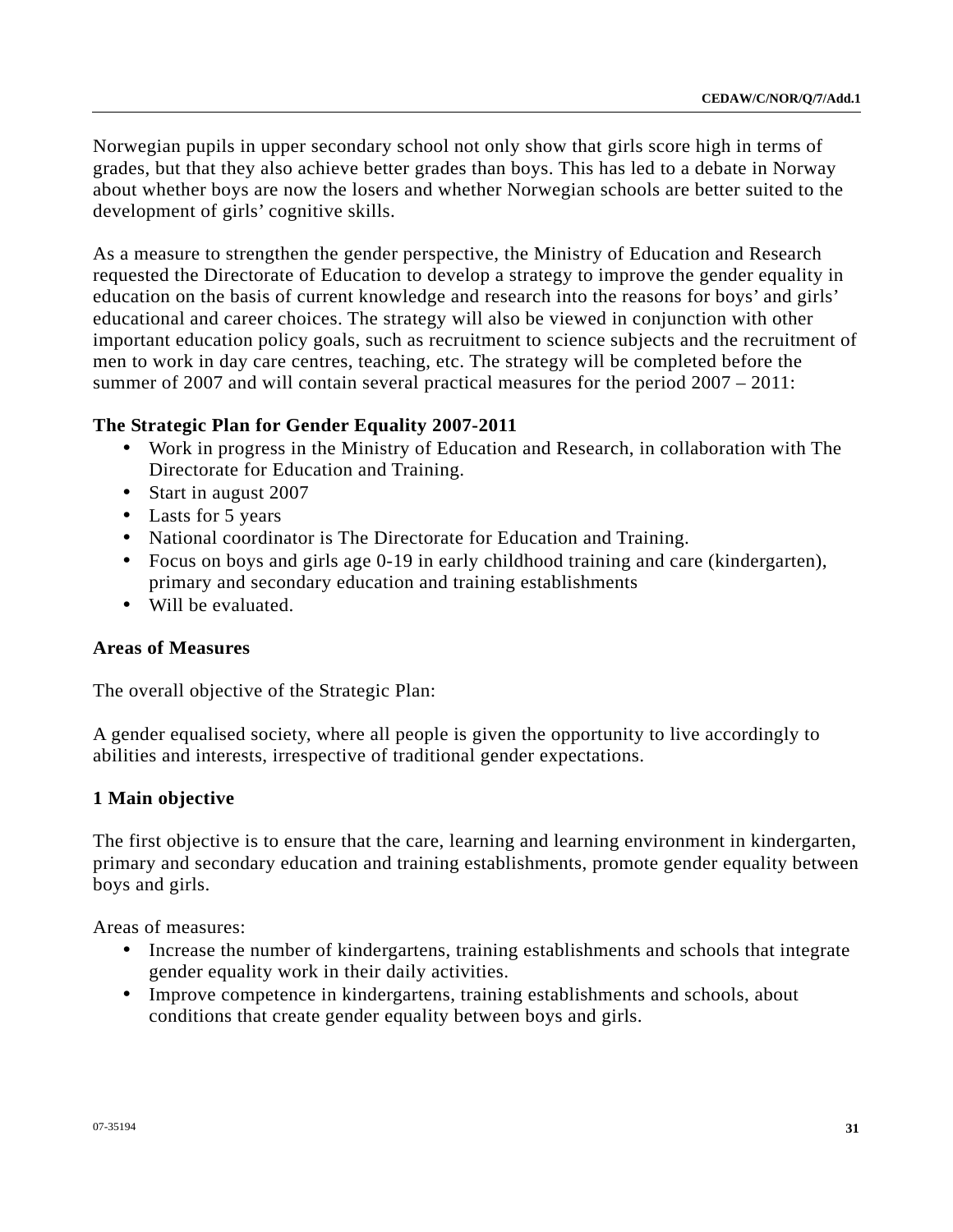#### **2 Main objective**

The learning process shall prepare boys and girls for education and a choice of profession according to ability and interests, irrespective of traditional gender expectations.

Areas of Measures:

- Help children and young people to choose an education and profession, that do not depend on their gender.
- Increase the recruitment of girls to education and a profession within mathematics and science.
- Improve the gender balance in the vocational education.

## **3 Main objective**

The third objective is to promote a better gender balance amongst employees in kindergarten and school.

Areas of Measures:

- Improve the competence in gender issues and gender equality in preschool- teacher training and teacher training.
- Increase the number of men that work in kindergartens and in schools, and increase the number of men that complete their teacher training.

## **Below we present some previous strategies and guides to strengthen the gender perspective in primary, lower secondary and upper secondary education:**

The heads of all Norwegian schools are responsible for ensuring that work on gender equality has high priority.

The Ministry of Education and Research has produced a brochure entitled *Kjekk og pen* (Handsome and Pretty, 2001). The brochure provides information on gender equality and gives examples of how the gender perspective can be implemented in different subjects and areas. The brochure also urges schools to implement appropriate measures. It is intended to be a guide for gender mainstreaming in primary and lower secondary schools.

Several other brochures and guides have been produced in recent years:

• The former Norwegian Board of Education (now the Directorate of Education) and the former Centre for Gender Equality (now the Gender Equality and Anti-discrimination Ombud) together produced the brochure *Ungdom, film og kjønn. Håndbok for lærere om likestilling* (Youth, Film and Sex. Handbook for teachers on gender equality), adapted for the medium level\*, the lower secondary level and upper secondary schools. This material, which focuses especially on gender roles and the associated debate, was launched in August 2003 together with a teacher's guide. The aim of this material is to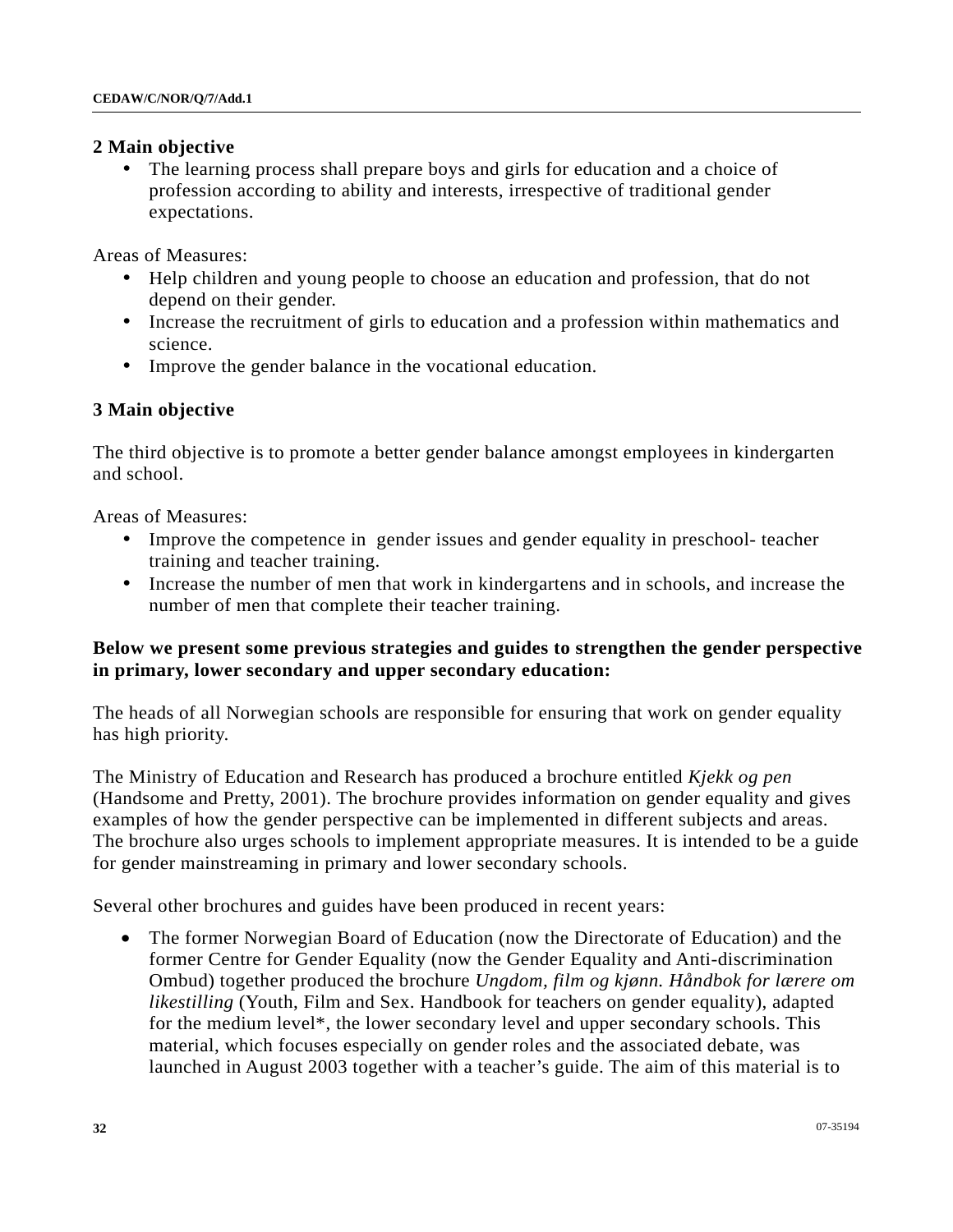make pupils more aware of role patterns, provide teachers with practical educational tools for this purpose, and follow up selected topics from the *Kjekk og Pen* brochure.

- At the request of the Ministry of Health and Social Affairs and in cooperation with the Ministry of Education, Research and Church Affairs, in 2001 the Norwegian Board of Education produced the book *Samliv og seksualitet. Ressursbok for lærere* (Partnership and Sexuality. A resource book for teachers). The aim was to improve the competence of lower secondary school teachers and health personnel in teaching young people about partnership, sexuality and contraception.
- As a follow-up to the project *Conscious Educational Choices*, which ended in 2000, the Norwegian Board of Education prepared a guide on educational and vocational counselling for counsellors in lower and upper secondary schools. The purpose of the project was to encourage young people make less traditional educational choices.

*The Committee on Economic, Social and Cultural Rights, in its concluding observations of May 2005, has expressed concern about high incidence of eating disorders among young women (para 29). What measures are being taken to address this challenge, and to provide psychosocial support for young women suffering from such disorders? Please also indicate what public awareness raising efforts are in place to strengthen a positive image of young women in the media and advertising?* 

The incidence of eating disorders in Norway is relative stable (Götestam et al 2004).

In planning the services, special measures have been given to those already having developed eating disorders or those in the danger zone. In addition, priority has been directed at preventive measures. Eating disorders can in many cases be prevented. Early intervention and close monitoring can make the course and outcome more benign.

The supply of qualified personnel has increased by the educational programme "Body and selfconfidence". The programme is established in all the five regional health authorities, and has raised clinical competence in treating eating disorders.

Treatment shall, if possible, be received on a voluntary basis, in open and normally settings. Increased emphasis has been placed on primary health care service.

Special measures, however, have been given to people with serious eating disorders, requiring coordinated services over a longer period of time. One hospital in each of the five regional health authorities is responsibility for specialised health services to people with eating disorder.

*Please provide further information, and in particular statistical data, on the prevalence of STIs including HIV/AIDS among Norwegian women, and trends over the past four years, highlighting in particular the situation among vulnerable groups.*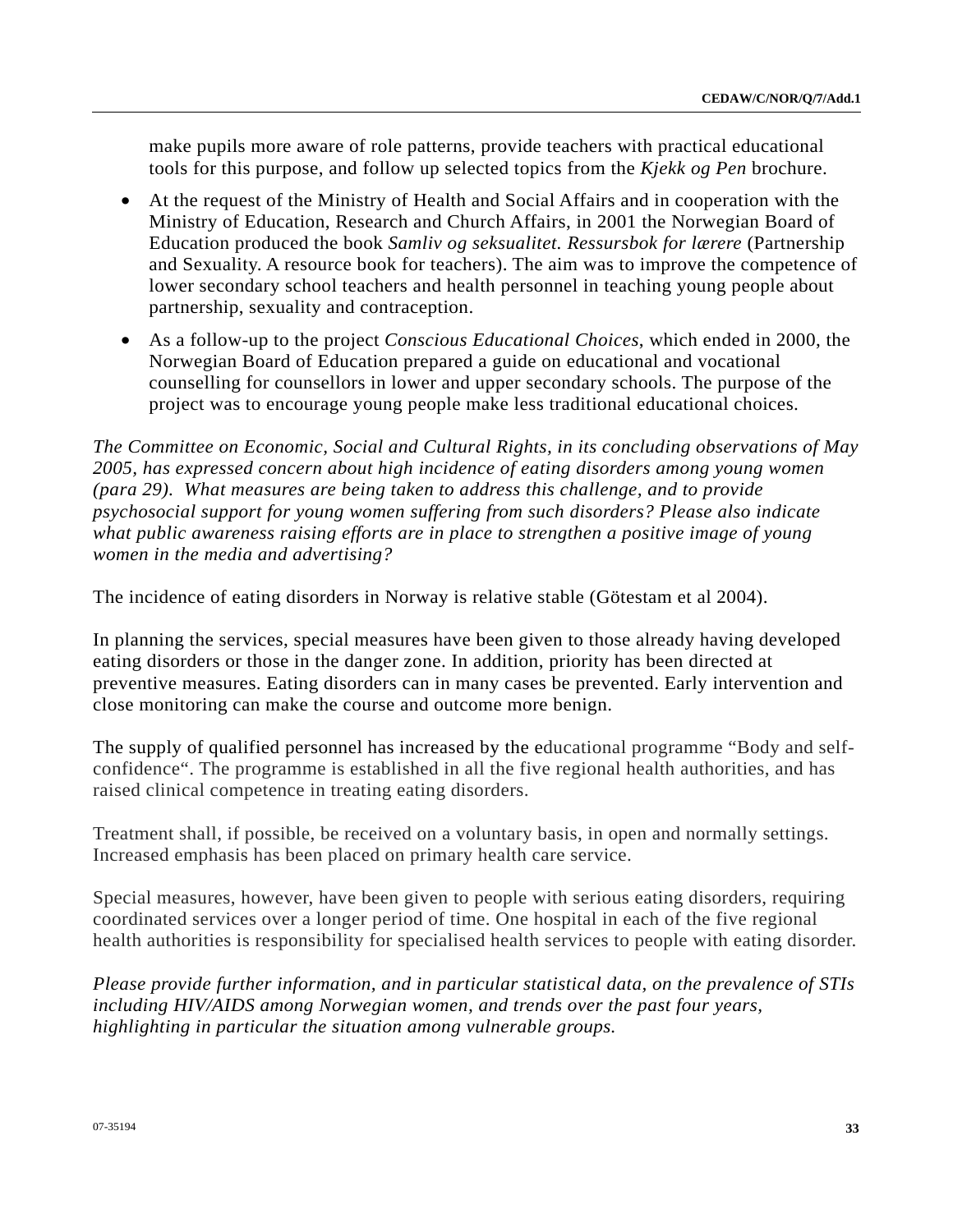Norway does not have particular statistical data on the prevalence of STI, in conclusion women in Norway get tested more often than men (e.g for T. Chlamydia) and for that reason detection of STIs will be higher among women. For example in 2005 and 2006 approximately 67% of the Chlamydia findings where done among women.

New diagnosed Hiv infection among women 2003-2006: 2006: 91 2005: 97 2004: 103 2003: 93 Source: Norwegian Institute for Public Health

Women represent the vast majority of new diagnosis among toes infected with hiv before arrival to Norway. Most of the women come from the conflict areas in Central- and East Africa. The majority of the Asians diagnosed with hiv are women coming to Norway to live with their new, Norwegian husband. On the other hand there is very few diagnoses among women infected while living in Norway.

Networks for hiv positive women have been established. This is a difficult task, especially among immigrant women. Improvements can be seen, but more work needs to be done. Measures to increase the awareness of the role played by men have not however been given sufficient attention.

It is estimated that there are about 2555 women and men working as sex workers in Norway. The majority of sex workers are women. In 2005 the number of street sex workers was 1055, 70% of these being foreign, mainly from Eastern Europe and countries outside Europe with generalized HIV epidemics. 1500 sex workers are registered working on the indoor market – estimated number being 50% foreign. There has been an increase of foreign sex workers working especially in street prostitution from 2003 to 2005. In Oslo the number of foreign sex worker registered at the Pro centre was 644 in 2003 and 1064 in 2005. The number of Norwegian sex workers has decreased from 692 in 2003 to 463 in 2005.

The number of HIV tests taken at the main health clinic for sex workers in Oslo, the Pro centre, increased from 266 in 2004 to 464 in 2005. Based on the HIV findings in these samples, it is estimated that the HIV-prevalence among sex workers in Norway is about 2% in 2005. For 2006 there is a positive decline in all STI diagnoses among sex workers, including hiv infections.

There are a number of different organizations and public institutions working on prevention of HIV and STDs among sex workers in the major cities in Norway. Free condoms and lube, information, education and voluntary counselling and testing are key components in their work. Reaching-out casework and cultural intermediaries are methods being used. These methods have proven to be very successful in getting in contact and dialog with the sex workers both on the indoor market and on the streets. Based on their dialogue with the sex workers, they report